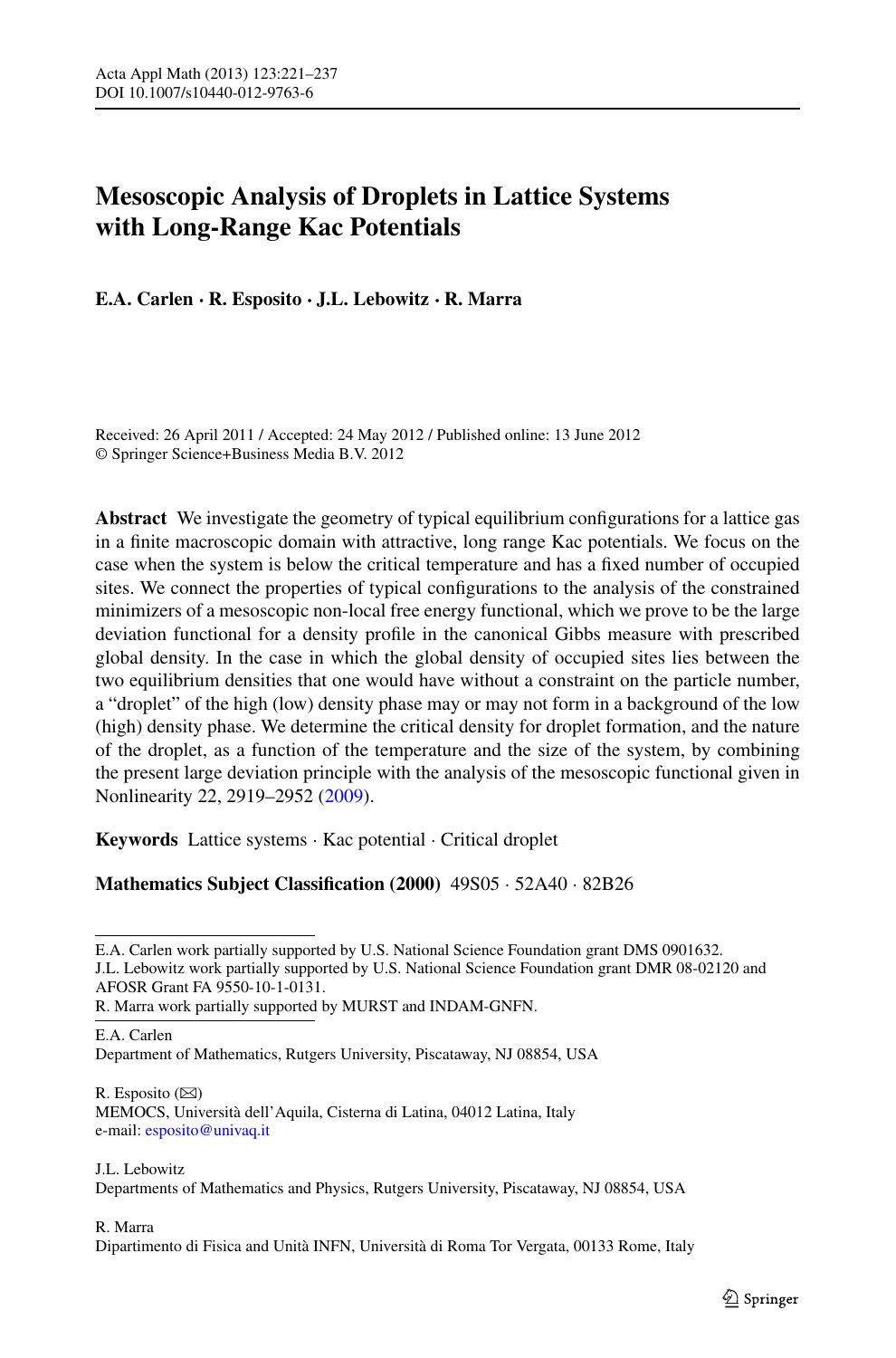## **1 Introduction**

The mathematical study of the behavior of a lattice gas of particles (or spins) interacting via a long range Kac potential, both in equilibrium and in non-equilibrium, has been the subject of many works: a recent book [[7\]](#page-16-0) provides a comprehensive treatment of the subject as it has developed so far.

The long-range Kac potential introduces a third length scale between the microscopic scale of the lattice spacing and the macroscopic scale of the size of the domain. This third scale is referred to as the mesoscopic scale. As we show here, one can determine the geometric nature of "typical" microscopic particle configurations for such systems through the analysis of a mesoscopic free energy functional that serves as a large deviations functional for the system. We do this in a scaling regime that is critical for droplet formation in these models.

The large deviations functional (LDF) with which we work is a functional of "coarsegrained density profiles", different from the LDF used to study the corresponding problem in two dimensional nearest-neighbor Ising systems: There, the LDF is a function of "contours" associated to the microscopic configuration on a two dimensional lattice. The mesoscopic analysis that we carry out here goes through in any dimension. Before describing our results, we first describe the models with which we work more precisely.

## 1.1 The Grand Canonical and Canonical Measures for the Model

Let  $\mathcal{T}_L$  be the *d*-dimensional square torus with side length *L*. Let  $\gamma$  be such that  $L\gamma^{-1}$  is an integer and  $\Lambda_{L,V}$  denote the part of the lattice  $\gamma \mathbb{Z}^d$  contained in  $\mathcal{T}_L$ . For the purpose of connecting the microscopic and mesoscopic scales, it will be convenient, as in  $[1, 7]$  $[1, 7]$  $[1, 7]$  $[1, 7]$  $[1, 7]$ , to regard  $\Lambda_{L,\gamma}$  as a subset of  $\mathcal{T}_L$ . A *particle configuration* is a function *s* from  $\Lambda_{L,\gamma}$  to {-1, 1}. The site  $x(i) = \gamma i \in \Lambda_{L,\gamma} \subset \mathcal{T}_L$ ,  $i \in \mathbb{Z}^d$  is *occupied* by a particle if  $s(x(i)) = 1$ , and is *unoccupied* if  $s(x(i)) = -1$ .

The Hamiltonian  $H_{\gamma,L}$  for the system, giving the total interaction energy of a configuration, is

$$
H_{\gamma,L}(s) = -\frac{\gamma^d}{2} \sum_{x(i),x(j)\in A_{L,\gamma}} J(|x(i) - x(j)|) s(x(i)) s(x(j)),
$$
\n(1.1)

where *J* is a non-negative smooth function on  $\mathbb{R}_+$  that is bounded, continuous, supported by [0, 1], and strictly monotone decreasing on [0, 1], where  $|x(i) - x(j)|$  denotes the distance separating  $x(i)$  and  $x(j)$  in the torus. We assume the normalization

$$
\int_{\mathbb{R}^d} J(|r|) \mathrm{d}r = 1. \tag{1.2}
$$

This function *J* is the *interaction potential*. Since its range is of order  $\gamma^{-1}$  in microscopic units,  $H_{\gamma,L}$  is a *local mean field* Hamiltonian: A particle at site  $x(i) = \gamma i \in \Lambda_{L,\gamma}$  interacts with a local mean field of neighboring particles:

$$
\gamma^d \sum_{x(j)\in A_{L,\gamma}} J(|x(i) - x(j)|) s(x(j)). \tag{1.3}
$$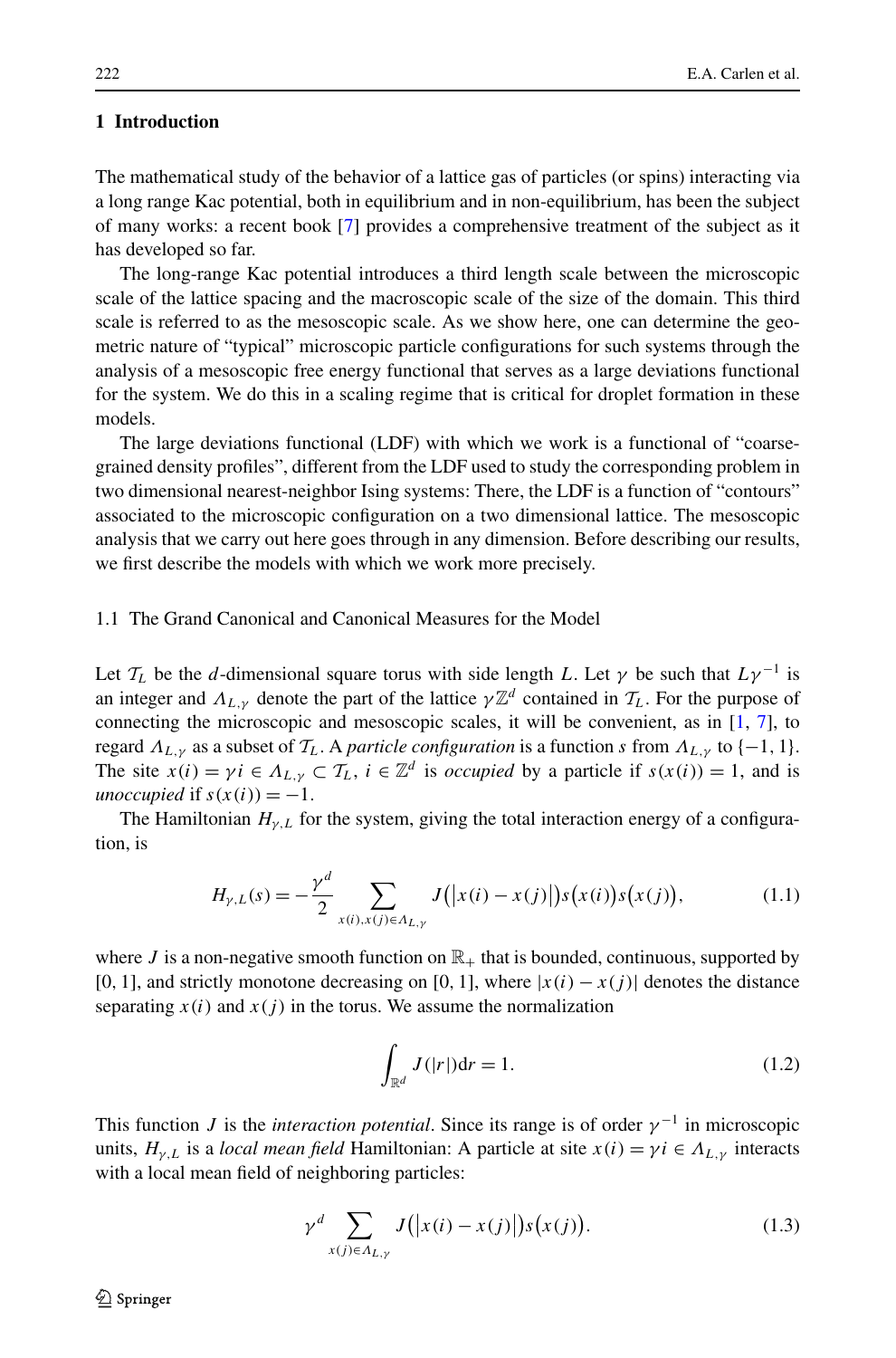Let  $\Omega_{L,\gamma} = \{-1,1\}^{A_{L,\gamma}}$  denote the set of all particle configurations. For any  $0 \leq N \leq$  $L^d \gamma^{-d}$ , the number of sites in  $\Lambda_{L,\gamma}$ , define

$$
\Omega_{L,\gamma,N} := \left\{ s \in \Omega_{L,j} \; : \; \sum_{x \in \Lambda_{L,j}} (s(x) + 1)/2 = N \right\}.
$$

Then  $\Omega_{L,\gamma,N}$  is the space of *N*-particle configurations.

To simplify the notation going forward, we shall usually drop the subscripts from  $H_{\nu,L}$ and  $\Lambda_{L,V}$ , referring to them simply as *H* and  $\Lambda$  respectively.

Given an inverse temperature  $\beta$ , the grand canonical Gibbs measure  $P_{gc}$  on  $\Omega_{L,V}$  is defined by

$$
P_{\rm gc}(\{s\}) = \frac{1}{Z_{\rm gc}} \exp\left[-\beta H(s)\right] \quad \text{and} \quad Z_{\rm gc} = \sum_{s \in \Omega} \exp\left[-\beta H(s)\right],\tag{1.4}
$$

and the canonical Gibbs measure  $P_{\text{can}}$  on  $\Omega_{L,\gamma,N}$  is defined by

$$
P_{\text{can},N}(\{s\}) = \frac{1}{Z_{\text{can},N}} \exp[-\beta H(s)] \quad \text{and} \quad Z_{\text{can},N} = \sum_{s \in \Omega_N} \exp[-\beta H(s)]. \tag{1.5}
$$

As is well known [[7\]](#page-16-0), our system undergoes a phase transition at  $\beta = 1$ , when  $\gamma$  goes to zero. In particular, the nature of the microscopic configurations that are typical under the Gibbs measure changes at the phase transition. To see this change clearly, it is convenient to introduce the notion of *coarse-grained* configurations,  $\sigma_{\delta}(r)$ . We shall give a precise definition in the next subsection. For the moment it suffices to say that  $\sigma_{\delta}(r)$  is obtained by averaging the microscopic configuration *s* on a box of size  $\gamma^{\delta}$  centered at *r*, with  $\delta$  < 1 so  $\gamma^{\delta} \gg \gamma$  for  $\gamma \ll 1$ .

For  $\beta > 1$ ,  $\gamma$  small and *L* large, and say  $\delta = 1/2$ , the grand canonical probability measure is overwhelmingly concentrated on coarse grained configurations  $\sigma_{\delta}$  for which either  $\sigma_{\delta}(r)$ is very close to  $m_\beta$  at most  $r \in \mathcal{T}_L$  or else  $\sigma_\delta(r)$  is very close to  $-m_\beta$  at most  $r \in \mathcal{T}_L$ , where  $m<sub>β</sub>$  is the unique positive solution to

$$
m_{\beta} = \tanh(\beta m_{\beta}).\tag{1.6}
$$

If  $\sigma_{\delta}(r) \approx m_{\beta}$  we say that the system is in the high density, or "liquid" phase at *r*, and if  $\sigma_{\delta}(r) \approx -m_{\beta}$  we say that the system is in the low density, or "vapor" phase at *r*.

Things are more interesting under the canonical measure, under which the average particle density has the sharp value

$$
n = \frac{N}{|A|},
$$

where  $|A|$  denotes the number of lattice sites in *Λ*, namely  $\gamma^{-d}L^d$ .

The parameter *n* plays a significant role in our problem, and it sometimes is more convenient to refer to the corresponding parameter

$$
m = 2n - 1 = \frac{2N - |A|}{|A|}
$$

which is the *average magnetization* in the spin interpretation of the model. When

$$
-m_{\beta} < m < m_{\beta}, \quad \text{or equivalently,} \quad \frac{1 - m_{\beta}}{2} < n < \frac{1 + m_{\beta}}{2},
$$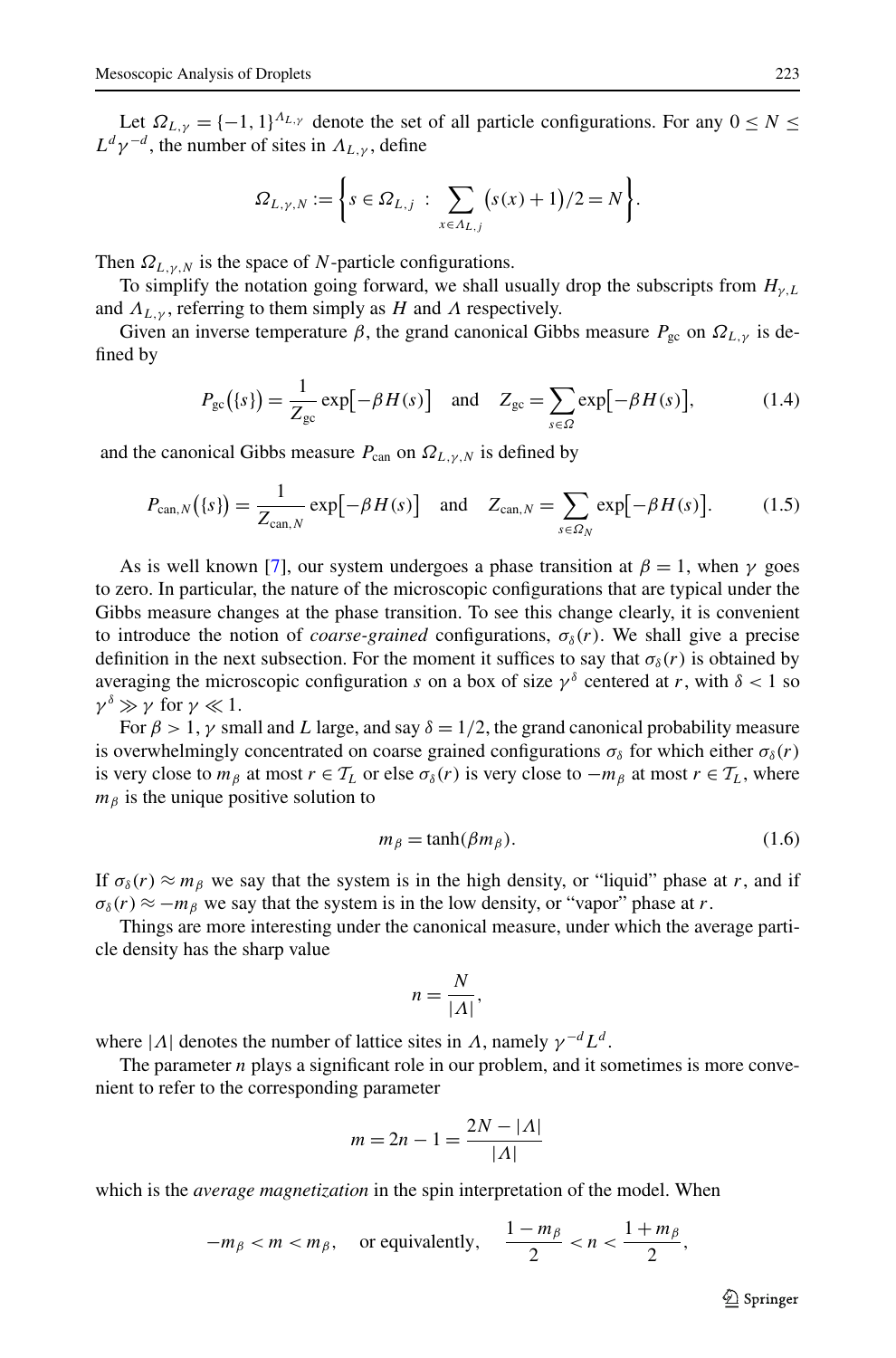then it is not possible for the system to be in one phase or the other over all of  $T_L$ . Instead, as one might expect, typical configurations will be such that  $\sigma_{\delta}(r) \approx +m_{\beta}$  in some part *D* of  $\mathcal{T}_L$ , while  $\sigma_\delta(r) \approx -m_\beta$  in most of the rest of  $\mathcal{T}_L$ . If *m* is much closer to  $-m_\beta$  than it is to *m*<sup>β</sup>, we would expect the vapor state to dominate, so that *D* will cover only a small part of the whole domain. In such a configuration, we say there is a *droplet* of the liquid phase in a background of the vapor phase. The basic question that concerns us here is this:

• For a given  $n, \beta > 1$ , small  $\gamma$  and large L, do phase droplets form, and if so, what are the sizes and shapes of droplets for typical configurations under  $P_{can,N}$ ?

To answer this question we first have to define precisely the coarse-graining we will use.

## 1.2 The Coarse-Graining Transformation

To facilitate combinatoric estimates to come, it will be convenient to assume, as in [\[1](#page-15-1), [7](#page-16-0)] that  $\gamma = 2^{-k}$  for some positive integer *k*, and that *L* is an integer. As in [[1](#page-15-1), [7\]](#page-16-0), we regard particle configurations as functions on  $T_L$ , and not only on the lattice  $\Lambda$ . However, to keep clear which variables range over  $T_L$ , and which range over  $\Lambda = \Lambda_{L,\gamma}$ , we use their convention of writing *r* to denote a continuous variable in  $T_L$ , and *x* to denote the discrete variables on *ΛL,γ* .

The lattice *Λ* induces a partition  $Q^{\text{fine}}$  of  $\mathcal{T}_L$  into (fine) cubes  $F(x)$ ,  $x \in \Lambda$  (Fig. [1](#page-4-0), left): For any  $x \in \Lambda$ ,  $F(x)$  is the "half open" cube in the "checkerboard partition" of  $T_L$  with x at its "lower-left corner"

$$
F(x) = \{r \in T_L : x_j < r_j \le x_j + \gamma, j = 1, \dots, d\}.
$$

We now regard each  $s \in \Omega_{L,v}$  as a function defined on all of  $\mathcal{T}_L$  by defining  $\sigma(r)$  to be constant on each cube  $F(x)$ , with the constant value  $\sigma(x)$ . If, in two dimensions, we colored *F(x)* black for  $\sigma(x) = 1$  and white for  $\sigma(x) = 1$ , we would see a black and white checkerboard pattern, with black squares indicating occupied sites.

Now consider a second, coarser partition. Fix any positive integer  $\ell$  with  $\ell < k$ , and let  $Q^{\text{coarse}}$  denote the partition of  $T_L$  into cubes of side length  $2^{\ell}$  in microscopic units, so each contains  $2^{d\ell}$  microscopic lattice sites, and so that each cube in this partition consists of exactly  $2^{d\ell}$  cubes in the fine partition,  $\mathcal{Q}^{\text{fine}}$  (Fig. [1](#page-4-0) right).

The coarse-graining transformation is the averaging operation that renders any microscopic configuration  $\sigma$ , regarded as a function on  $T_L$ , constant on the cubes of the coarse partition. Doing this averaging in two dimensions would transform the black and white checkerboard pattern we have described above into a regular array of much larger squares, each uniformly colored with a shade of gray. The darkness of the shade of gray would indicate the fraction of the sites that were occupied. The cubes in the coarse partition  $Q^{\text{coarse}}$ have side-length  $\gamma^{\ell/k}$ , and it is therefore useful to introduce the parameter

$$
\delta = \frac{\ell}{k}.
$$

**Definition 1.1** (Coarse graining transformation on scale *δ*) Let *f* be any integrable function on  $T_L$ , and let  $\delta = \ell/k$  for some integers  $0 < \ell < k$ . The coarse grained projection of f on scale  $\delta$  is the function on  $T_L$  given by

$$
\pi^{(\delta)} f(r) = \frac{1}{|C(r)|} \int_{C(r)} f(r') dr', \qquad (1.7)
$$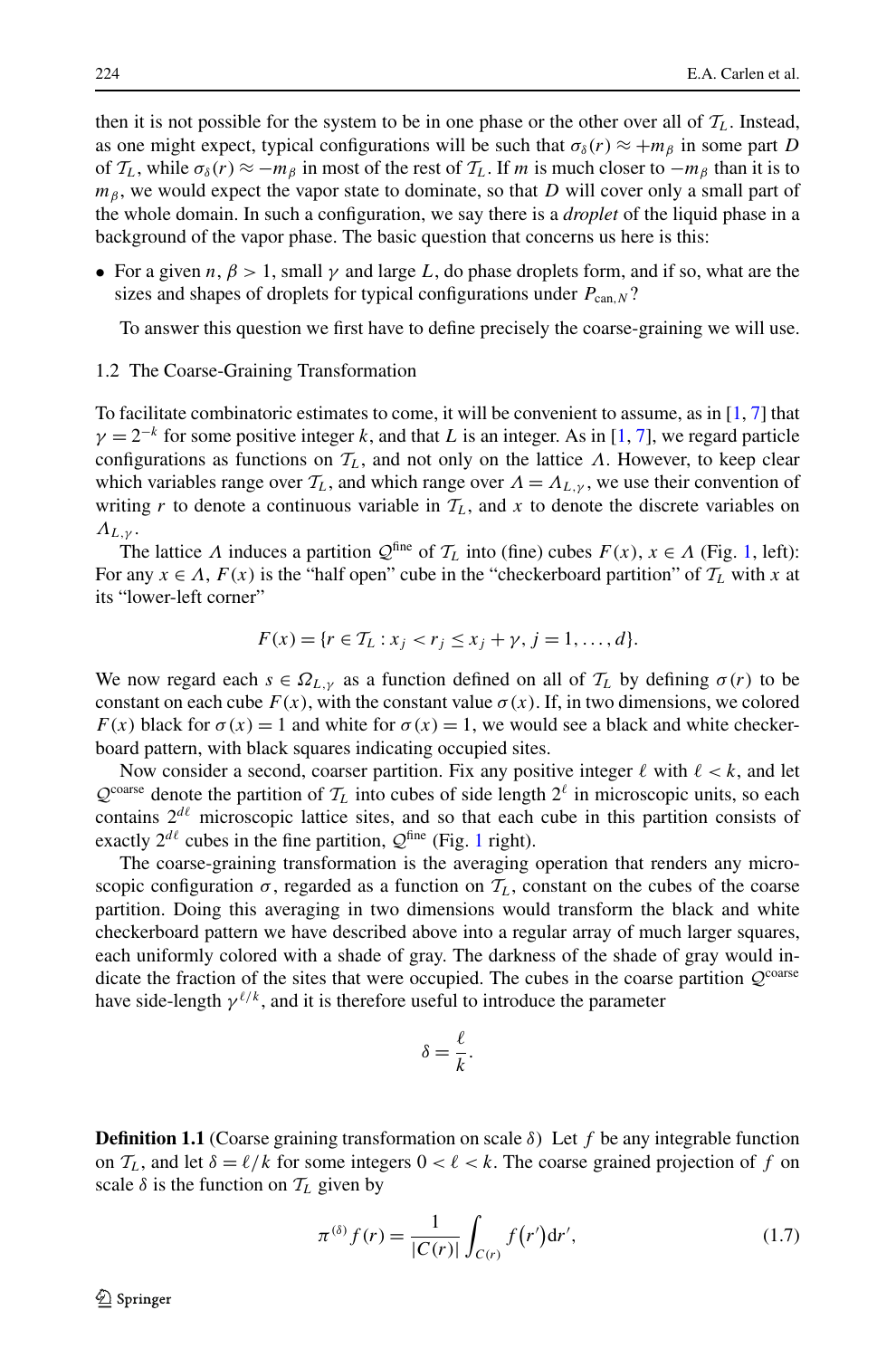

<span id="page-4-0"></span>**Fig. 1** *On the left* the partition  $Q^{\text{fine}}$  and an example of configuration in  $d = 2$ . *On the right* the partition  $Q^{\text{coarse}}$  with  $\ell = 2$  and the coarsening of the configuration *on the left* 

where  $C(r)$  is the unique cube in the coarse partition  $Q^{\text{coarse}}$  that contains  $r \in T_L$ .

If *σ* is any particle (spin) configuration in *ΩL,γ* , we define the corresponding *coarse grained configuration σ<sup>δ</sup>* by

$$
\sigma_{\delta}=\pi^{(\delta)}\sigma.
$$

Since we consider particle configurations in  $\Omega_{L,\gamma}$  as functions, necessarily integrable, on  $\mathcal{T}_L$ , the coarse graining transformation may be applied to each  $s \in \Omega_{L,\gamma}$ .

**Definition 1.2** (The coarse grained configuration spaces) For any integer  $0 < \ell < k$ , and with  $\delta = \ell/k$ , let  $\Omega_{L,\gamma}^{(\delta)}$  be the set of functions  $\sigma_{\delta} = \pi^{(\delta)}\sigma$  for some  $\sigma \in \Omega_{L,\gamma}$ . That is,  $\Omega_{L,\gamma}^{(\delta)}$ is the image of  $\Omega_{L,\gamma}$  under the coarse-graining transformation  $\pi^{(\delta)}$ . Likewise, define  $\Omega_{L,\gamma,N}^{(\delta)}$ is the image of  $\Omega_{L, \gamma, N}$  under  $\pi^{(\delta)}$ .

Note that the elements of  $\Omega_{L,\gamma,N}^{(\delta)}$  are not only constant on each cube  $\mathcal{Q}^{\text{coarse}}$ , but they can only assume a finite, discrete set of values: for all *r*,

$$
\frac{1+\sigma_{\delta}(r)}{2} \in \left\{ j\gamma^{d(1-\delta)}, \ j=0,1,\ldots,\gamma^{-d(1-\delta)} \right\}.
$$

This is because  $\sigma_{\delta}(r)$  is the average over the values  $\pm 1$  on each of the  $2^{d(k-\ell)} = \gamma^{-d(1-\delta)}$ fine cubes contained in each coarse cube.

For each given  $\sigma_{\delta} \in \Omega_{L,\gamma}^{(\delta)}$  we consider the event

$$
E(\sigma_{\delta}) = \{s \in \Omega_{L,\gamma} | \pi^{(\delta)}s = \sigma_{\delta}\}.
$$

Following [[7\]](#page-16-0), we define  $Z(\sigma_{\delta}) = \sum_{s \in E(\sigma_{\delta})} e^{-\beta H(s)}$ .

The grand canonical probability of  $E(\sigma_{\delta})$  is given by

<span id="page-4-1"></span>
$$
P_{\rm gc}\left[E(\sigma_{\delta})\right] = \frac{Z(\sigma_{\delta})}{Z_{\rm gc}}.\tag{1.8}
$$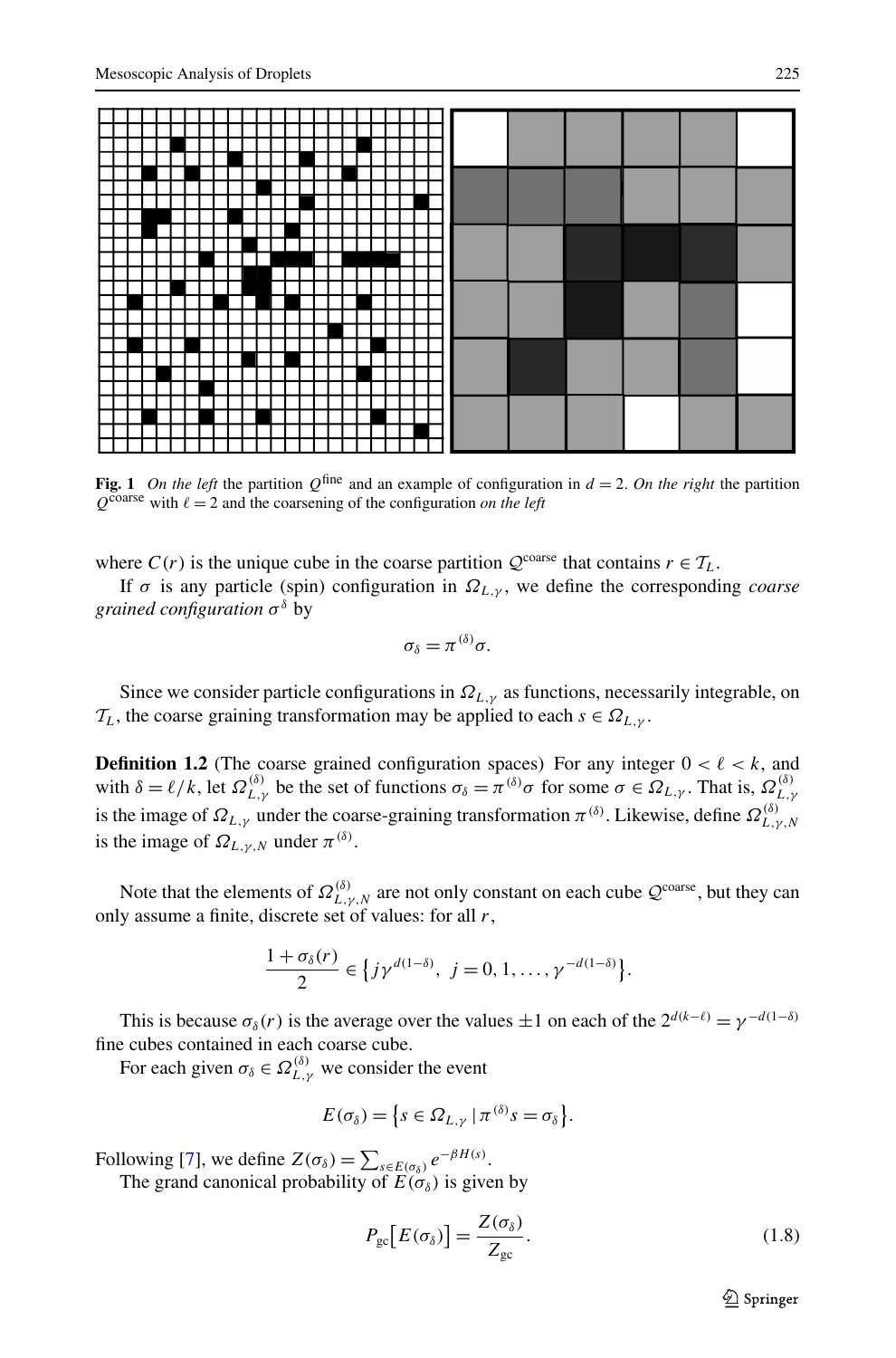Furthermore, provided  $\gamma^{-d} \int_{\mathcal{T}_L} \sigma_{\delta}(r) dr = N$  so that  $E(\sigma_{\delta}) \subset \Omega_{L,\gamma,N}$ , and hence so that  $P_{\text{can,}N}[E(\sigma_{\delta})]$  is defined,

<span id="page-5-1"></span>
$$
P_{\text{can},N}\big[E(\sigma_{\delta})\big]=\frac{Z(\sigma_{\delta})}{Z_{\text{can},N}}.\tag{1.9}
$$

#### 1.3 Droplet Profiles

One of our main results may be paraphrased as follows: *If*  $\beta > 1$ ,  $\delta$  *small, L large, and*  $n>(1 - m<sub>\beta</sub>)/2$ *, but* 

$$
\left(n-\frac{1-m_{\beta}}{2}\right)=\mathcal{O}\left(L^{-\frac{d}{d+1}}\right),\,
$$

*so there is a small excess of particles over what is required for a uniform sea of "vapor", then, with extremely high probability the coarse-grained profile has a "liquid droplet" of a particular size.*

To make this precise we begin with some definitions.

<span id="page-5-3"></span>Set 
$$
\kappa = (n - (1 - m_{\beta})/2)^{1/3} \asymp L^{-\frac{d}{3(d+1)}},
$$
  
\n $h_{+} = m_{\beta} - \kappa \text{ and } h_{-} = -m_{\beta} + \kappa.$  (1.10)

Note that these two values are just below  $m_\beta$ , and just above  $-m_\beta$ . If a coarse grained configuration  $\sigma$  has  $\sigma(r) \geq h_+$ , then the configuration is dominated by the "liquid" state at  $r \in \mathcal{T}_L$ , while if  $\sigma(r) \leq h$ , then the configuration is dominated by the "vapor" state at *r*. By definition, *our droplet of the liquid state* for the coarse-grained configuration  $\sigma$  is the region in which  $\sigma \geq h_{+}$ . For each coarse grained configuration *σ*, we define the sets:

$$
A(\sigma) = \{r \in T_L : h_- \le \sigma(r) \le h_+\},
$$
  
\n
$$
B(\sigma) = \{r \in T_L : \sigma(r) \le h_-\},
$$
  
\n
$$
C(\sigma) = \{r \in T_L : \sigma(r) \ge h_+\}.
$$
\n(1.11)

As explained below, Lemma 4.6 of [[2](#page-15-0)], together with the large deviation statement we are going to prove, shows that, for the values of  $\beta$ , *n* and *L* we consider here, coarse-grained profiles  $\sigma$  for which the set  $A(\sigma)$  is not negligible small in measure compared to either  $B(\sigma)$ or  $C(\sigma)$  are extremely unlikely: The system strongly prefers profiles stay close to one of the two values  $\pm m_\beta$  over the vast majority of  $\Lambda$ .

Now, if the profile  $\sigma$  where such that  $\sigma(x) \in \{-m_\beta, +m_\beta\}$  for all x, the particle number constraint

<span id="page-5-2"></span><span id="page-5-0"></span>
$$
n = \frac{1}{L^d} \int_{\mathcal{T}_L} \frac{1 + \sigma(r)}{2} dr \tag{1.12}
$$

would reduce to

$$
n=\frac{1}{2}+\frac{1}{2L^d}\big(m_\beta\big|C(\sigma)\big|-m_\beta\big|B(\sigma)\big|\big)=\frac{1}{2}+m_\beta\bigg(\frac{|C(\sigma)|}{L^d}-\frac{1}{2}\bigg),
$$

where for any measurable set  $X \subset \Lambda$ , |X| denotes the Lebesgue measure of X. Solving for  $|C(\sigma)|$  we find the value

$$
D_0 := \frac{2n - 1 + m_\beta}{2m_\beta} L^d.
$$
 (1.13)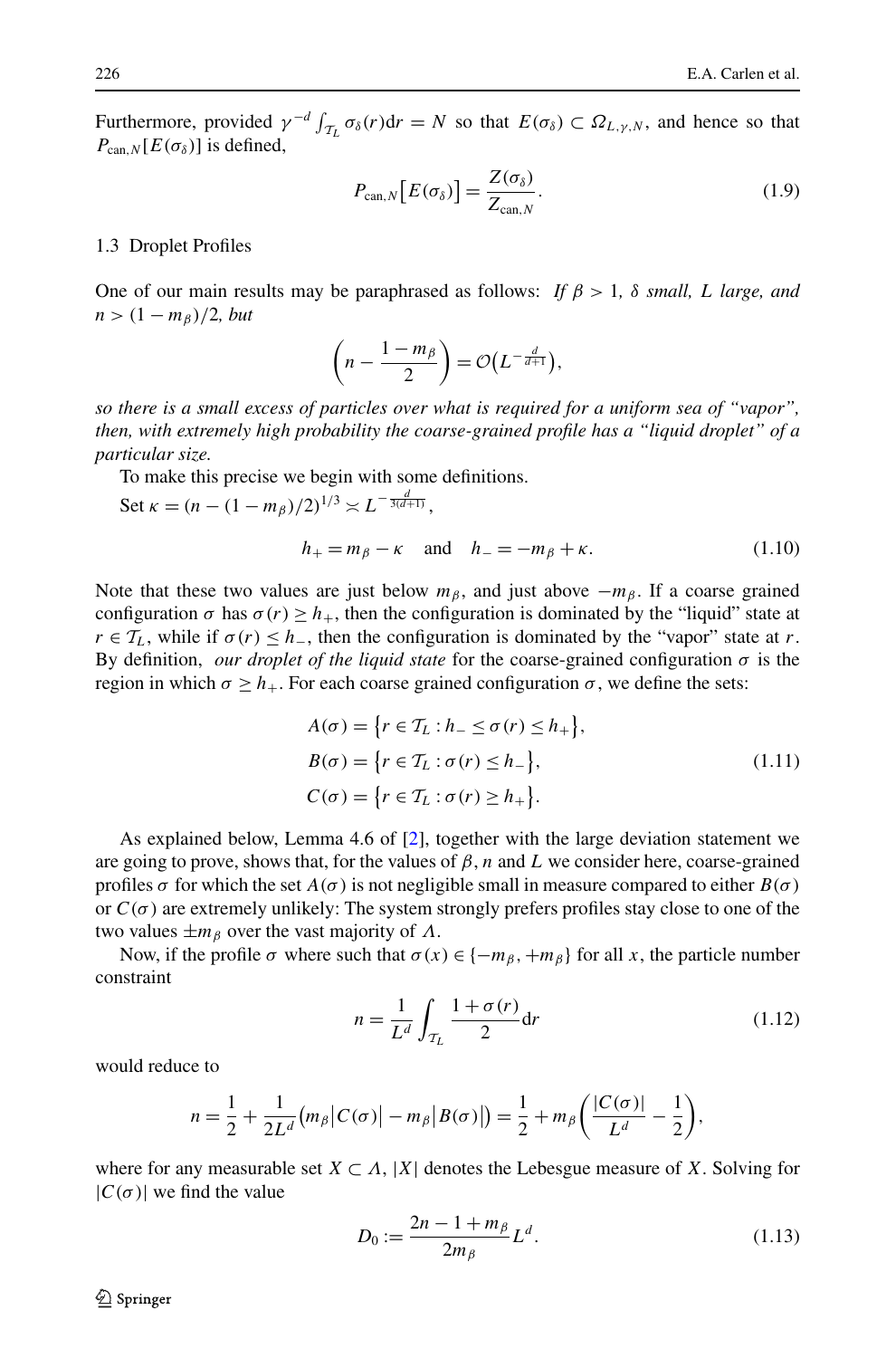That is,  $D_0$  is the volume of the droplet (liquid) region in a profile that is everywhere either in a pure liquid or pure vapor state, and which satisfies the constraint  $(1.12)$  $(1.12)$  $(1.12)$ .  $D_0$  is called the size of the *equimolar dropplet*.

Given *any* coarse-grained profile *σ* , define the *volume fraction*

$$
\eta(\sigma) = \frac{|C(\sigma)|}{D_0}.
$$

Under the canonical probability measure on configurations  $\sigma$ , this becomes a random variable. A more precise version of the statement made in the beginning of this subsection is that in the regime considered here, with high probability  $\eta$  is close to a critical value

$$
\eta_c \in 0 \cup [2/(d+1), 1],
$$

and we give a simple variational formula for the value of  $\eta_c$  as a function of  $\beta$  and *n* in the large *L* limit; see Theorem [2.2](#page-8-0) below.

This gives a fully satisfactory description of the size of droplets in the critical droplet scaling regime, but of course we are also interested in the shape. Indeed, it is not really proper to refer to the set  $C(\sigma)$  as a droplet unless the symmetric difference between this set and some "essentially round" shaped set of the same value has small volume. (Recall that our interaction potential  $J$  is isotropic.) We shall return to this problem later in the paper once we have the context to discuss it in more precise terms. We now turn to our methodology.

#### 1.4 The Free Energy Functional

The method employed in this paper is to study the canonical probabilities of events defined in terms of coarse-grained profiles entirely through the analysis of a mesoscopic free energy functional  $\mathcal F$  that we define next. We shall prove a large deviation theorem, Theorem [2.1](#page-7-0) below, that allows us to estimate, with precise error bounds,  $P_{can,N}[E(\sigma_{\delta})]$  in terms of  $\mathcal{F}(\sigma_{\delta})$ . Once Theorem [2.1](#page-7-0) is proved, our analysis at the microscopic level is completed. All conclusions about the nature of coarse-grained profiles that one is at all likely to see will be drawn from an analysis of the function  $F$ , that we now introduce:

<span id="page-6-0"></span>**Definition 1.3** (The GPL free energy functional) Let  $M$  be the set of measurable function *σ* mapping  $\mathcal{T}_L$  into [−1, 1]. For any *σ* ∈ *M*, The Gates-Penrose-Lebowitz free energy of *σ*,  $\mathcal{F}(\sigma)$  is defined by

$$
\mathcal{F}(\sigma) = \frac{1}{\beta} \int_{\mathcal{T}_L} i(\sigma(r)) dr - \frac{1}{2} \int_{\mathcal{T}_L} \int_{\mathcal{T}_L} J(|r - r'|) \sigma(r) \sigma(r') dr dr'
$$
  
= 
$$
\int_{\mathcal{T}_L} f(\sigma(r)) dr + \frac{1}{4} \int_{\mathcal{T}_L} \int_{\mathcal{T}_L} J(|r - r'|) [\sigma(r) - \sigma(r')]^2 dr dr', \qquad (1.14)
$$

where

$$
f(m) := \frac{1}{\beta}i(m) - \frac{1}{2}m^2,
$$

and

$$
i(m) = \frac{1-m}{2} \log \frac{1-m}{2} + \frac{1+m}{2} \log \frac{1+m}{2}.
$$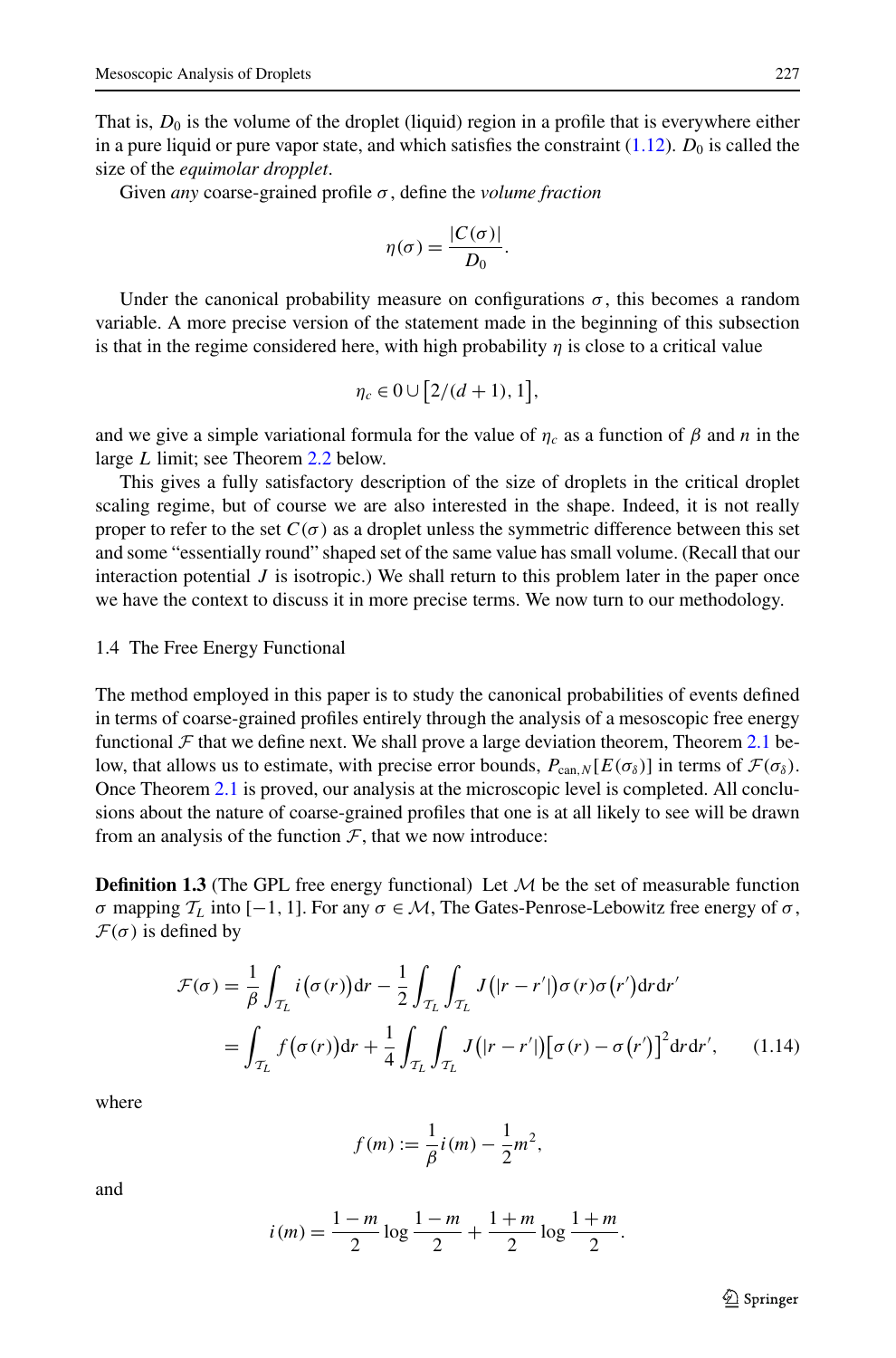## **2 Results**

<span id="page-7-0"></span>It turns out that the probability measures  $P_{\text{can,}N}[E(\sigma_{\delta})]$  concentrate more and more sharply as *N* increases on a very special class of coarse-grained configurations, and both the nature of this special class and the quantitative degree of concentration can be analyzed in terms of a Large Deviations Functional (LDF) which is the GPL free energy functional  $\mathcal{F}(\sigma_{\delta})$ .

The key to both the characterization problem and the quantification problem is a constrained variational problem concerning  $\mathcal{F}(\sigma_{\delta})$ , namely to find all *near minimizers* in

<span id="page-7-2"></span>
$$
\inf \biggl\{ \mathcal{F}(\sigma) : \frac{1}{L^d} \int_{\mathcal{T}_L} \sigma(r) dr = 2n - 1 \biggr\}.
$$

**Theorem 2.1** *For any*  $-1 \le m \le 1$ , *let*  $N = \left[\frac{m+1}{2}\gamma^{-d}L^d\right]$  *be the number of occupied sites*, *recalling that*  $\gamma^{-d} L^d$  *is the total number of lattice sites.* 

*Let σ be a constrained minimizer of* F:

$$
\frac{1}{L^d} \int_{\mathcal{T}_L} \sigma^{\star}(r) dr = m \quad and \quad \mathcal{F}(\sigma^{\star}) = \inf \bigg\{ \mathcal{F}(\sigma) : \frac{1}{L^d} \int_{\mathcal{T}_L} \sigma(r) dr = m \bigg\}.
$$
 (2.1)

*For each*  $0 < \delta < 1$ ,

$$
\left| \log P(\sigma_{\delta}) + \beta \gamma^{-d} \left[ \mathcal{F}(\sigma_{\delta}) - \mathcal{F}(\sigma^{\star}) \right] \right| \leq c \gamma^{-d} L^{d} \left[ \gamma^{\delta} + \gamma^{d(1-\delta)} \right] \log \gamma^{-1}.
$$
 (2.2)

*Moreover*, *let us choose*

<span id="page-7-1"></span>
$$
\delta := \frac{d}{d+1},
$$

*and take*  $\bar{\delta}$  *to be any positive number with*  $\bar{\delta} < \delta$ . *Then for any set of* A *of coarse-grained configurations in Ω<sup>δ</sup> L,γ,N* ,

$$
\gamma^{d} \log P(\mathcal{A}) = - \inf_{\sigma \in \mathcal{A}} \beta \big[ \mathcal{F}(\sigma) - \mathcal{F}(\sigma^{*}) \big] + L^{d} \mathcal{O}(\gamma^{\delta}). \tag{2.3}
$$

*Remark 1* The point of the choice  $\delta = d/(d+1)$  is that the error term in (2.3) comes from several sources. Some of these errors decrease with *δ*, while others increase with *δ*. In the proof it is shown that the choice  $\delta = d/(d+1)$  is the best compromise, minimizing the total error, and leading to ([2.3\)](#page-7-1).

Analogous results are proved in  $[1, 7]$  $[1, 7]$  $[1, 7]$  $[1, 7]$  for the grand canonical measure  $P_{gc}$ . Note that when  $E(\sigma) \subset \Omega_{L,\gamma,N}$ , the difference between  $P_{\text{can},N}(E(\sigma))$  and  $P_{\text{gc}}(E(\sigma))$  is entirely in the denominators. Thus, all of the estimates in  $[1, 7]$  $[1, 7]$  $[1, 7]$  on the numerator in  $(1.8)$  $(1.8)$  $(1.8)$  apply immediately to the numerator in  $(1.9)$  $(1.9)$  $(1.9)$ .

However, there is somewhat more to be done to estimate the denominator in  $(1.9)$  $(1.9)$  than the denominator in  $(1.8)$  $(1.8)$ .

The reason is that in estimating the denominator in  $(1.8)$ , one shows that the main contribution comes from a small number of configurations that are uniformly close to one of the constant profiles  $\sigma = \pm m_\beta$  that are the global minimizers of F. In the canonical case, we are concerned with profiles that are uniformly close to some profile  $\sigma^*$  that minimizes the constrained variational problem in [\(2.1](#page-7-2)).

We do not have *a-priori* information on what these are as we do in the grand canonical case. In particular, we do not know *a-priori* that they are bounded away from  $\pm 1$ , where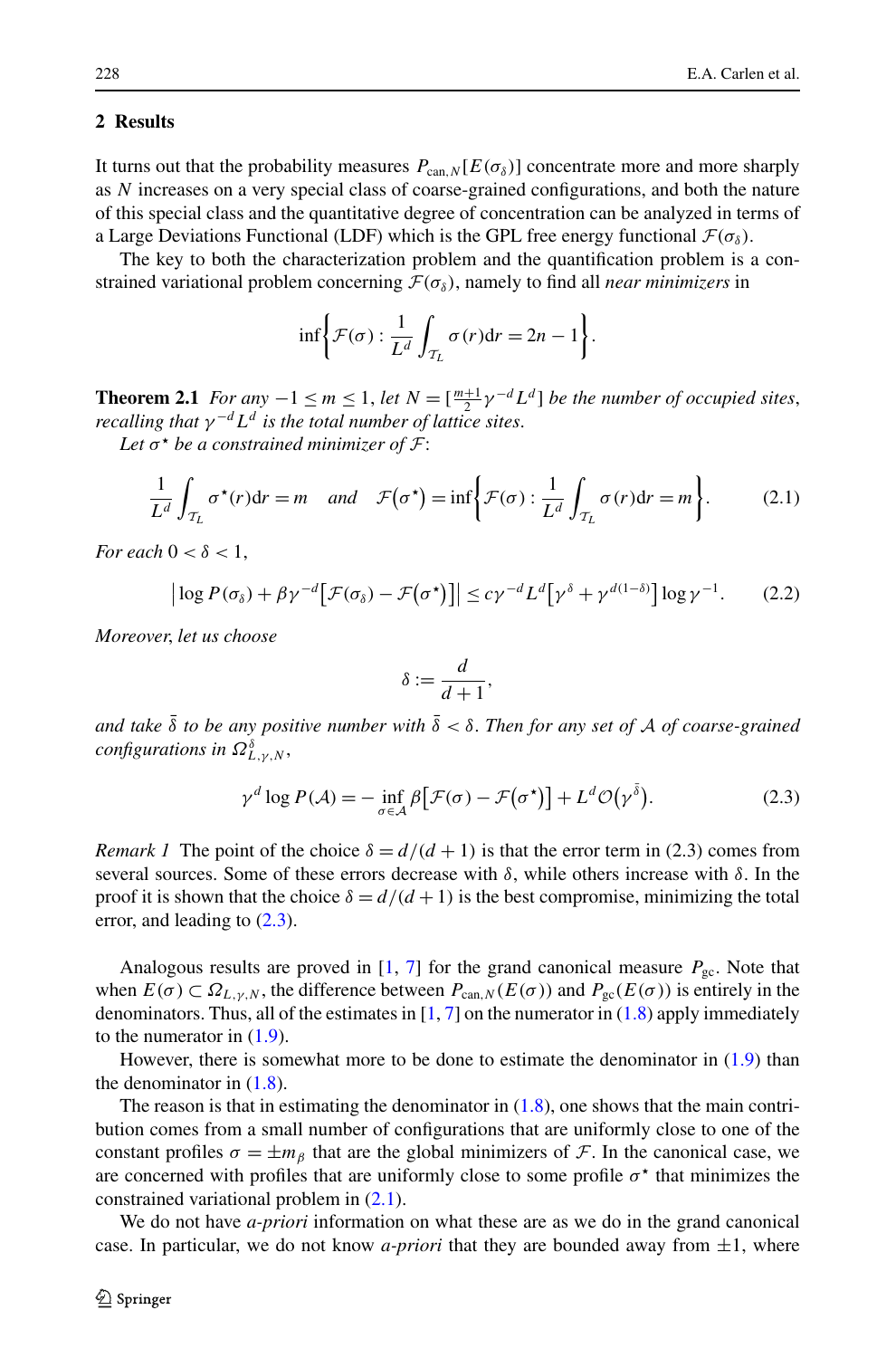the derivative of the function  $f$  emerging in the definition of  $\mathcal F$  is infinite. Thus more work has to be done to show that all such configurations have a free energy  $\mathcal{F}(\sigma)$  that is very close to  $\mathcal{F}(\sigma^*)$ . This is the main difference between what we do here, and what was already done in the grand canonical case. The main tool that enables us to deal with this point is Theorem [3.1](#page-10-0).

The minimizers for the functional [\(1.14\)](#page-6-0) for measurable  $\sigma$  satisfying the constraint

<span id="page-8-1"></span>
$$
L^{-d} \int_{\mathcal{T}_L} \sigma(r) dr = m,\tag{2.4}
$$

have been studied in [[2](#page-15-0)] under the assumption

<span id="page-8-4"></span>
$$
m = -m_{\beta} + KL^{-\frac{d}{d+1}},\tag{2.5}
$$

for  $K > 0$ . This is, as the following result shows, the *critical scaling regime* for droplet formation: Indeed, it turns out that there is a critical value  $K_* > 0$  such that for  $K < K_*$ there is no droplet formation, while, for  $K > K_*$  a droplet will form. As *K* increases beyond *K*<sup>∗</sup> and tends to infinity, the size of the droplet in the minimizer increases to the size of the equimolar droplet (see  $(1.13)$  $(1.13)$  $(1.13)$ ) for the given value of *m*. Thus, the range of values of *m* parameterized by ([2.5\)](#page-8-1) is precisely the range of values of *m* for which the droplet size has a non-trivial dependence on *m*, and this justifies our focus on values of *m* satisfying ([2.5](#page-8-1)).

Informally speaking, it is proved that  $[2]$  $[2]$  that with *m* satisfying  $(2.5)$  $(2.5)$  $(2.5)$ ,

$$
\inf \left\{ \mathcal{F}(\sigma) : \frac{1}{L^d} \int_{\mathcal{T}_L} \sigma(r) dr = m \right\} \approx \inf_{\eta \in [0,1]} \Phi(\eta),
$$
  

$$
\Phi(\eta) := L^{\frac{d^2-d}{d+1}} S d\omega_d \left( \frac{Kd}{2m_\beta d\omega_d} \right)^{1-\frac{1}{d}} \left[ \eta^{1-1/d} + H(K)(1-\eta)^2 \right],
$$
(2.6)

where

<span id="page-8-3"></span>
$$
H(K) = \frac{2m_{\beta}^{2}}{d\chi S} \left(\frac{d}{d\omega_{d}}\right)^{\frac{1}{d}} \left(\frac{K}{2m_{\beta}}\right)^{1+\frac{1}{d}}.\tag{2.7}
$$

<span id="page-8-0"></span>Here *S* is the planar surface tension,  $\chi$  is the compressibility and  $\omega_d$  the volume of the ball in  $\mathbb{R}^d$ . (See [\[2\]](#page-15-0) for the definition of *S* and  $\chi$ ; for our purposes now, they are some computable constants associated to the model.) We define  $\eta_c \ge 0$  as the absolute minimizer of the function  $\Phi(\eta)$ .

The precise estimate we use here is (5.13) from [[2\]](#page-15-0) which says:

$$
\mathcal{F}(\sigma) - \mathcal{F}\big(\sigma^{\star}\big) \geq \big[\Phi(\eta) - \Phi(\eta_c)\big]\big(1 + o\big(L^{-\frac{d^2 - d}{d+1}}\big)\big). \tag{2.8}
$$

**Theorem 2.2** *For any L and any*  $K > 0$  *let m be given by*  $m = -m<sub>\beta</sub> + KL^{-\frac{d}{d+1}}$ *. For any α >* 0 *and any microscopic configuration σ such that*

<span id="page-8-2"></span>
$$
m = L^{-d} \int_{\mathcal{T}_L} \sigma(r) dr,
$$
\n(2.9)

*there is a universal constant M such that*, *for L large enough*,

$$
\mathcal{F}(\sigma) \ge (1 + \alpha)\mathcal{F}(\sigma^*)
$$
\n(2.10)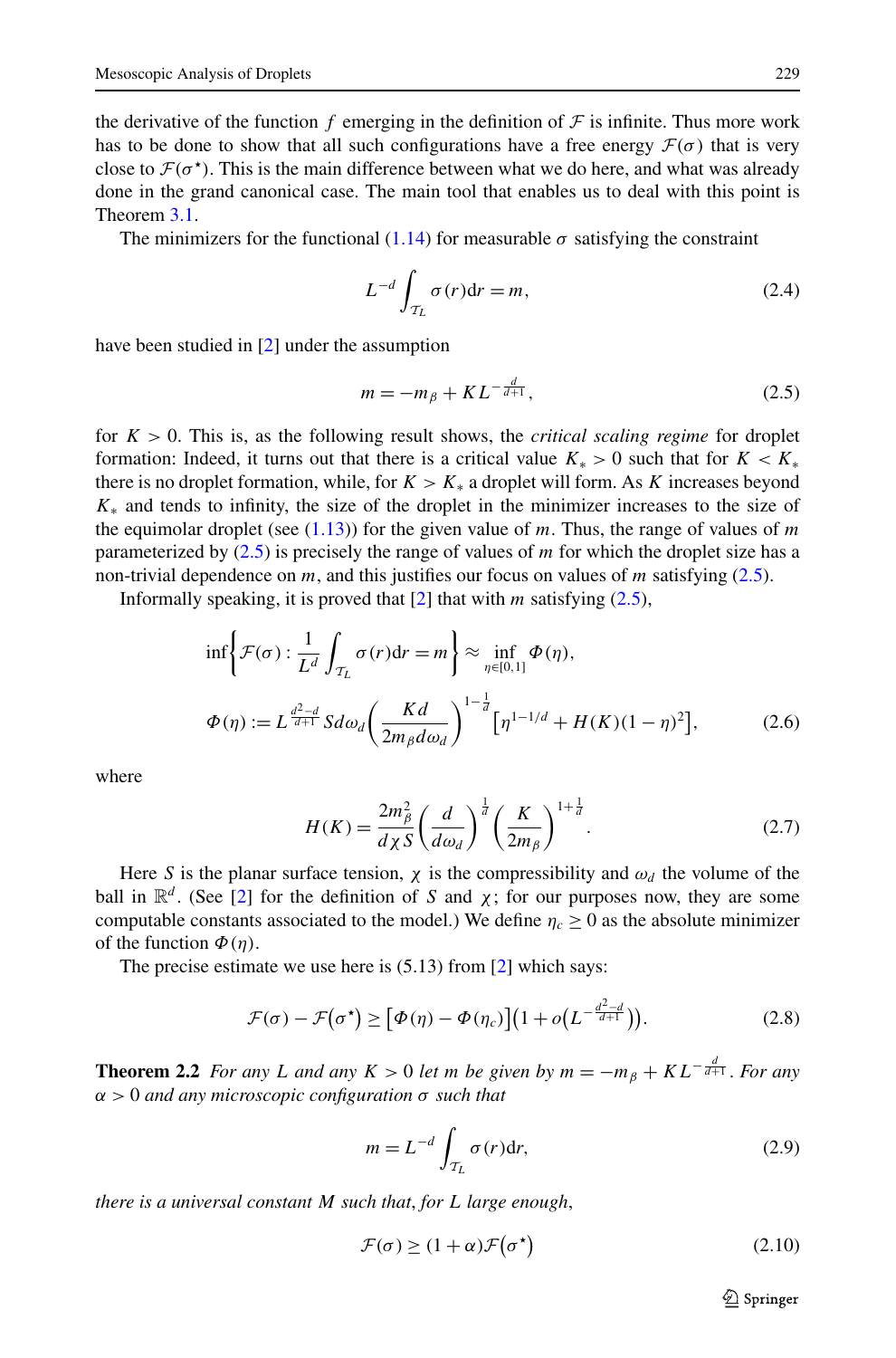*whenever*

$$
\frac{(\eta(\sigma) - \eta_c)^2}{M} \ge \alpha.
$$
 (2.11)

*Proof* For  $\eta_c > 0$ , we take the quadratic approximation of the function  $\varphi(\eta) = \eta^{1-1/d}$  +  $H(K)(1 - \eta)^2$  around its minimizer  $\eta_c$ . The inequality ([2.10](#page-8-2)) then follows from [\(2.8\)](#page-8-3) and the definition of  $\Phi$  since  $\mathcal{F}(\sigma^*) = \Phi(\eta_c)(1 + o(L^{-\frac{d^2-d}{d+1}}))$ . If  $\eta_c = 0$ , then  $\varphi(\eta)$  increases even more rapidly than quadratically from its minimum.  $\Box$ 

The following theorem shows that the only coarse-grained profiles one is at all likely to see (for large *L*) are those with droplets that have a volume fraction  $\eta$  very close to the critical volume fraction  $\eta_c$  for the given values of  $\beta$  and  $m$ .

In the final section of the paper, we discuss the shape problem.

**Theorem 2.3** *Let m and σ satisfy the hypothesis of Theorem* [2.2](#page-8-0). *Define the event*

$$
\mathcal{A}_{\varepsilon} = \big\{ \sigma \in \Omega_{L,\gamma}^{\ell} : \big| \eta(\sigma) - \eta_c \big| > \varepsilon \big\}.
$$

*Then, for L large enough and*  $\gamma^{\bar{\delta}} \leq \frac{\varepsilon^2}{6C} \beta \Phi(\eta_c)$ , *with*  $\bar{\delta}$  *in Theorem* [2.1](#page-7-0) *and M as in Theorem* [2.2](#page-8-0),

$$
\gamma^d \log P(\mathcal{A}_{\varepsilon}) \le -\frac{\varepsilon^2}{2M} \beta \Phi(\eta_c). \tag{2.12}
$$

*Proof* By the definition of A*<sup>ε</sup>* and Theorem [2.2,](#page-8-0)

$$
\inf_{\sigma \in \mathcal{A}} \beta \big[ \mathcal{F}(\sigma) - \mathcal{F}(\sigma^{\star}) \big] \geq \frac{\varepsilon^2}{M} \beta \mathcal{F}(\sigma^{\star}).
$$

By Theorem 2.1 in [[2\]](#page-15-0),

$$
\mathcal{F}(\sigma^{\star}) = \Phi(\eta_c) \big( 1 + o\big(L^{-\frac{d^2-d}{d+1}}\big)\big).
$$

Combining this with Theorem [2.1](#page-7-0) we obtain

$$
\gamma^d \log P(\mathcal{A}_{\varepsilon}) \leq -\frac{\varepsilon^2}{M} \beta \big[ \Phi(\eta_c) + o\big(L^{-\frac{d^2-d}{d+1}}\big) \big] + L^d \mathcal{O} \big( \gamma^{\bar{\delta}} \big).
$$

For *L* large enough we have

$$
\Phi(\eta_c)\big(1+o\big(L^{-\frac{d^2-d}{d+1}}\big)\big)\geq \frac{2}{3}\Phi(\eta_c).
$$

Hence, by choosing  $\bar{\delta}$  such that  $\mathcal{O}(\gamma^{\bar{\delta}}) \leq L^{-d} \frac{\varepsilon^2}{6M} \beta \Phi(\eta_c) \approx \varepsilon^2 L^{-\frac{2d}{d+1}}$  (because of the scaling  $\Phi(\eta_c) \approx L^{\frac{d^2-d}{d+1}}$  given in [\(2.6\)](#page-8-4)), we conclude the proof.  $\Box$ 

*Remark 2* If  $K < K_*,$  then  $\eta_c = 0$  and there are no droplets. If  $K > K_*$ , then  $\eta_c > 0$  so there is droplet formation. The case  $K = K_*$  cannot be decided because there are two absolute minimizers, one corresponding to  $\eta_c = 0$  and another to  $\eta_c > 0$ , which give the same value to  $\Phi(\eta)$ , see Fig. [2](#page-10-1).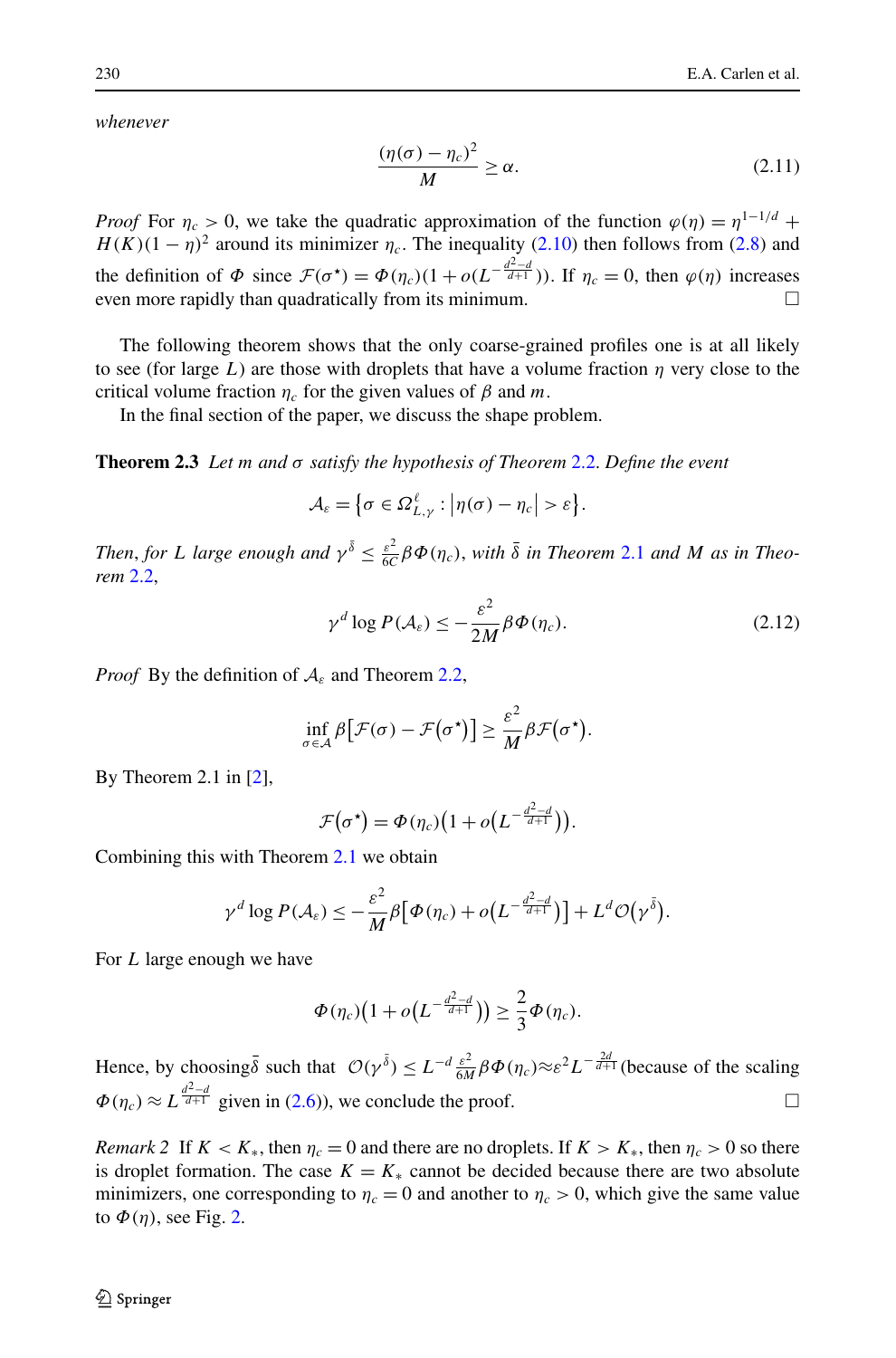

<span id="page-10-1"></span>**Fig. 2** Plot of the function  $\varphi(\eta)$  for three values of *K*:  $K < K_*$  (*lower plot*, single minimizer  $\eta = 0$ );  $K = K_*$ (*middle plot*, double minimizer,  $\eta = 0$  and  $\eta > 0$ );  $K > K_*$  (*upper plot*, single minimizer  $\eta > 0$ )

#### **3 Canonical Large Deviations**

This section provides the proof of the canonical ensemble large deviations bounds we use. We closely follow  $[1, 7]$  $[1, 7]$  $[1, 7]$  where possible. As noted above, the main difference is in the estimation of the denominator in  $(1.9)$  $(1.9)$ .

We now prove a continuity estimate for the functional  $\mathcal F$  that will show that for any profile  $\sigma$  that is close to a minimizer in the  $L^{\infty}$  norm,  $\mathcal{F}(\sigma)$  has very nearly the minimal value. This is the key to the estimation of the denominator in [\(1.9\)](#page-5-1).

<span id="page-10-0"></span>Though we have a good knowledge of the minimizers for certain values of the constraint, we do not have this knowledge for other values. In general, there is no rigorous *a-priori* argument to exclude the possibility that a minimizing profile takes values very close to  $\pm 1$ on sets of significant size. This would cause a difficulty since  $|f'(m)|$ , the absolute value of the derivative of f, tends to infinity as m tends to  $\pm 1$ . Nonetheless, the functional  $\mathcal{F}(\sigma)$  is *nearly* Lipschitz continuous on its entire domain.

**Theorem 3.1** (Near Lipschitz continuity of  $\mathcal{F}$ ) Let  $\sigma$  and  $\sigma_0$  be two functions on  $T_L$  with *values in* [−1*,*+1], *and suppose that*

$$
\|\sigma-\sigma_0\|_{\infty}\leq h
$$

*with*  $2h \leq 1 - m_B$ . *Then there is a universal constant C so that* 

$$
\left|\mathcal{F}(\sigma)-\mathcal{F}(\sigma_0)\right|\leq CL^dh\big|\log(h)\big|.
$$

*Proof* Let  $\varphi(r) := \sigma(r) - \sigma_0(r)$ ,

$$
A_{+} = \{r : \sigma_0(r) \ge 1 - 2h\} \quad \text{and} \quad A_{-} = \{r : \sigma_0(r) \le -1 + 2h\}.
$$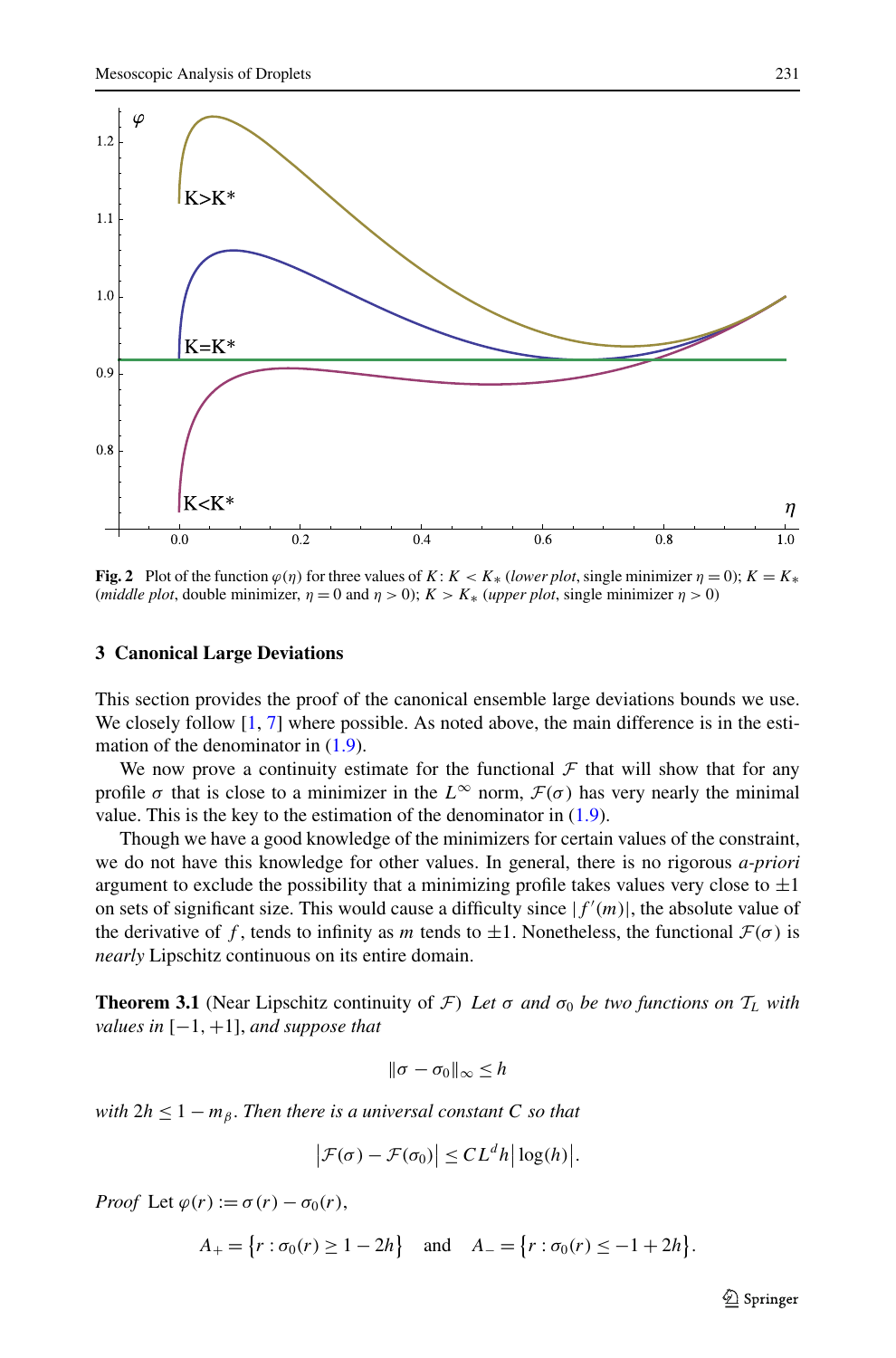Finally, let *B* denote the complement of  $(A_{+} \cup A_{-})$ . We now seek an upper bound on  $\mathcal{F}(\sigma)$  −  $\mathcal{F}(\sigma_0)$ .

Since *i* is monotone increasing in the set  $[m<sub>β</sub>, 1]$ , and due to our restriction on *h*, on the set  $A_+$ ,

$$
i(\sigma(r)) - i(\sigma_0(r)) = \leq i(1) - i(1 - 2h).
$$

Likewise, on the set *A*−,

$$
i(\sigma(r)) - i(\sigma_0(r)) \le i(-1) - i(-1+2h) = i(1) - i(1-2h).
$$

Note that

$$
i(1) - i(1 - 2h) \leq Ch \big| \log(h) \big|.
$$

Next, on the set *B*,

$$
i(\sigma(r)) - i(\sigma_0(r)) = i(\sigma_0(r) + \varphi(r)) - i(\sigma_0(r))
$$
  

$$
\leq \Big(\sup_{-1+h \leq m \leq 1-h} |i'(m)|\Big)h.
$$

| ٠ | u |  |
|---|---|--|

Note that

$$
\sup_{-1+h \le m \le 1-h} |i'(m)| = |i'(1-h)| \le C |\log(h)|.
$$

Thus,

$$
\int_{\mathcal{T}_L} \left[ i(\sigma(r)) - i(\sigma_0(r)) \right] dr \leq CL^dh |\log(h)|.
$$

The interaction term poses no problem:

$$
\sigma(r)J(|r-y|)\sigma(y) - \sigma_0(r)J(|r-y|)\sigma_0(y)
$$
  
=  $\varphi(r)J(|r-y|)\sigma(y) + \sigma_0(r)J(|r-y|)\varphi(y),$  (3.2)

and so the interaction term is Lipschitz. Thus, we have the upper bound

$$
\mathcal{F}(\sigma) - \mathcal{F}(\sigma_0) \leq CL^dh |\log(h)|.
$$

By the symmetry of the hypotheses, we have the same upper bound for  $\mathcal{F}(\sigma_0) - \mathcal{F}(\sigma)$ , and this proves the Theorem.  $\Box$ 

3.1 Proof of Theorem [2.1](#page-7-0)

For each given  $\sigma_{\delta} \in \Omega_{L,\gamma}^{(\delta)}$  we consider the event

$$
E(\sigma_{\delta}) = \{s \in \Omega_{L,\gamma} \mid \pi^{(\delta)}s = \sigma_{\delta}\}.
$$

Given *N*, we have  $n = N/|A_{L,\gamma}|$ . We denote by  $P(\sigma_{\delta})$  the canonical probability  $P_{\text{can},N}[E(\sigma_{\delta})]$ . We quote the following lemma from [[1\]](#page-15-1):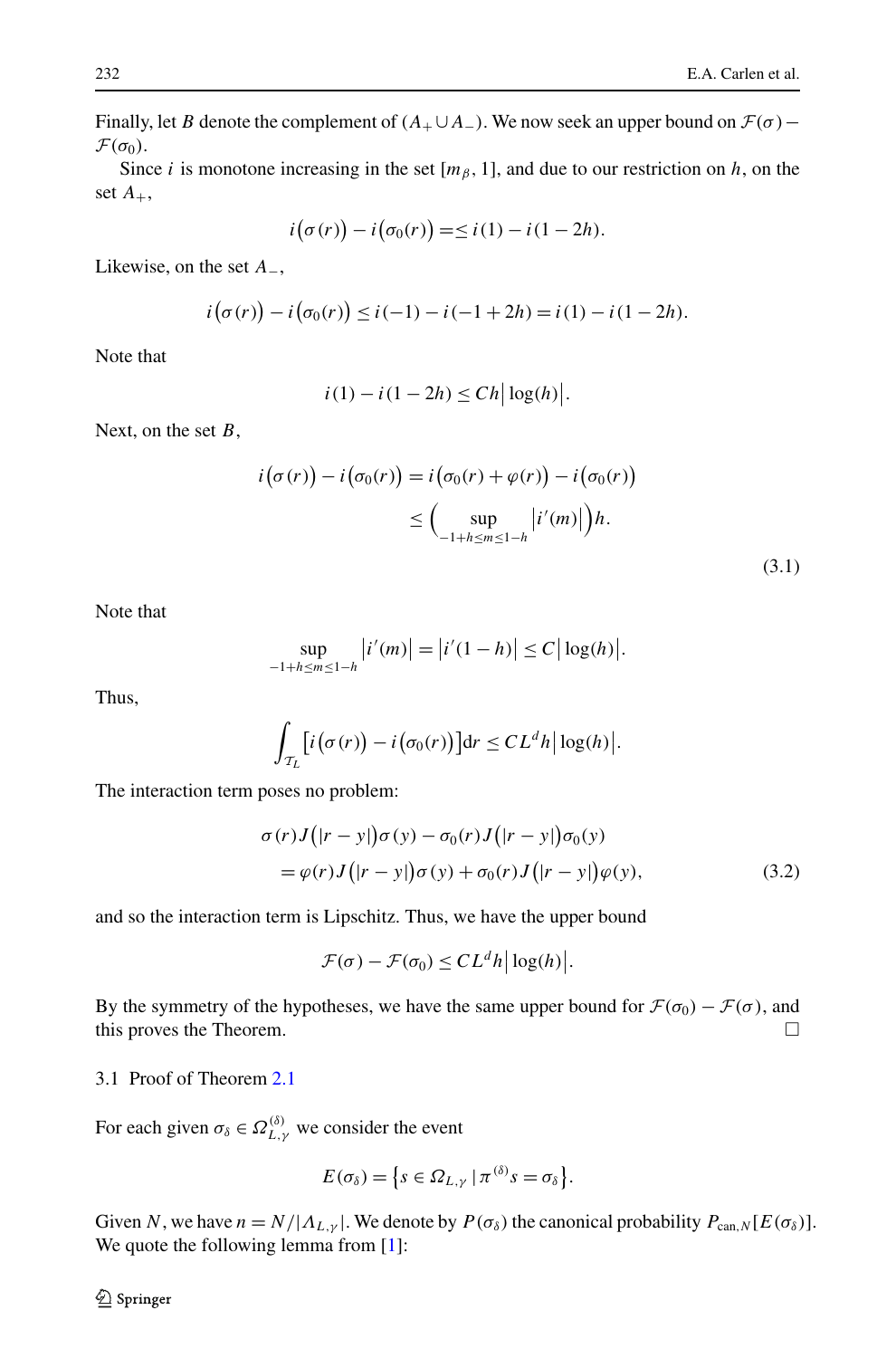<span id="page-12-0"></span>**Lemma 3.1** *Let*  $W_{\ell}(\sigma_{\delta})$  *be the cardinality of*  $E(\sigma_{\delta})$ *. Then* 

$$
\left| \log W(\sigma_{\delta}) + \gamma^{-d} \int_{\mathcal{T}_L} i(\sigma_{\delta}(r)) \right| \le c L^d k d 2^{d\ell} = c L^d \frac{\log(\gamma^{-1})}{\log 2} \gamma^{-d\delta}.
$$
 (3.3)

*Proof* Let *C* be any atom in the coarse-graining partition  $Q^{\text{coarse}}$  and  $\bar{\sigma}$  be the average of  $\sigma$ on *C*. There are  $N_C = 2^{d(k-\ell)} = \gamma^{-d(1-\delta)}$  atoms of the fine partition  $\mathcal{Q}^{\text{fine}}$  in *C* and  $\sigma(r) =$  $-1$  on exactly  $K(\bar{\sigma}) = \frac{1-\bar{\sigma}}{2} N_C$  cubes of  $\mathcal{Q}^{\text{fine}}$  in *C*. Therefore, the number of compatible microscopic configurations in *C* is given by  $\binom{N_C}{K(\bar{\sigma})}$ . Using Stirling's formula in the form

 $\log n! = n \log n - n + \mathcal{O}(\log n),$ 

<span id="page-12-3"></span>and, by straightforward Stirling analysis, one can check that there is a constant *c* such that

$$
\left| \log \binom{N_C}{K(\bar{\sigma})} + N_C i(\bar{\sigma}) \right| \le c' \log N_C = c d(k - \ell).
$$

Summing over the  $L^d 2^{d\ell}$  *C*'s in  $\mathcal{Q}^{\text{coarse}}$  gives the result.

<span id="page-12-1"></span>**Lemma 3.2** *Let*  $N_{\ell}$  *be the cardinality of*  $\Omega_{L,\gamma}^{(\delta)}$ . *Then there is a constant c such that* 

$$
\log N_{\ell} \le c L^d 2^{d\ell} d(k - \ell) \le c' L^d \gamma^{-d\delta} \log(\gamma^{-1}).
$$

*Proof* The number of distinct values possible for  $\bar{\sigma}$  is  $2^{d(k-\ell)} = \gamma^{-d(1-\delta)}$  and there are  $L^d 2^{d\ell} = L^d \gamma^{-d\delta}$  coarse-grained cells in the torus.

**Lemma 3.3** *There is a constant c such that for each*  $\sigma \in \Omega_{L,V}$ 

$$
|H(\sigma) - H(\pi^{(\delta)}\sigma)| \leq cL^d 2^{-\ell} = cL^d \gamma^{\delta}
$$

<span id="page-12-2"></span>*Proof* By the definitions of *H* and  $\pi^{(\delta)}$  we get:

$$
H(\sigma) - H(\pi^{(\delta)}\sigma) = \int_{\mathcal{T}_L} dr \int_{\mathcal{T}_L} dr' \sigma(r) \sigma(r') [J(|r-r'|) - \pi^{(\delta)} \otimes \pi^{(\delta)} J(|r-r'|)].
$$

But

$$
|J(|r-r'|)-\pi^{(\delta)}\otimes \pi^{(\delta)}J(|r-r'|)|\leq ||\nabla J||_{\infty}\sqrt{d}2^{-\ell},
$$

since  $\sqrt{d}2^{-\ell}$  is the diameter of the cube  $C \in \mathcal{Q}^{\text{coarse}}$ .  $\Box$ 

**Lemma 3.4** Let  $\phi(r)$  be any continuously differentiable function on  $(T_L)$ , taking values in [−1*,* 1]. *Then there exists σ*<sup>∗</sup> ∈ *Ω(δ) L,γ such that*

$$
\|\sigma_* - \phi\|_{\infty} \le c \|\nabla \phi\|_{\infty} \big[\gamma^{\delta} + \gamma^{d(1-\delta)}\big]
$$

*and*

$$
\int_{\mathcal{T}_L} \sigma_*(r) dr = \int_{\mathcal{T}_L} \phi(r) dr.
$$

*Proof* The construction is based on three steps: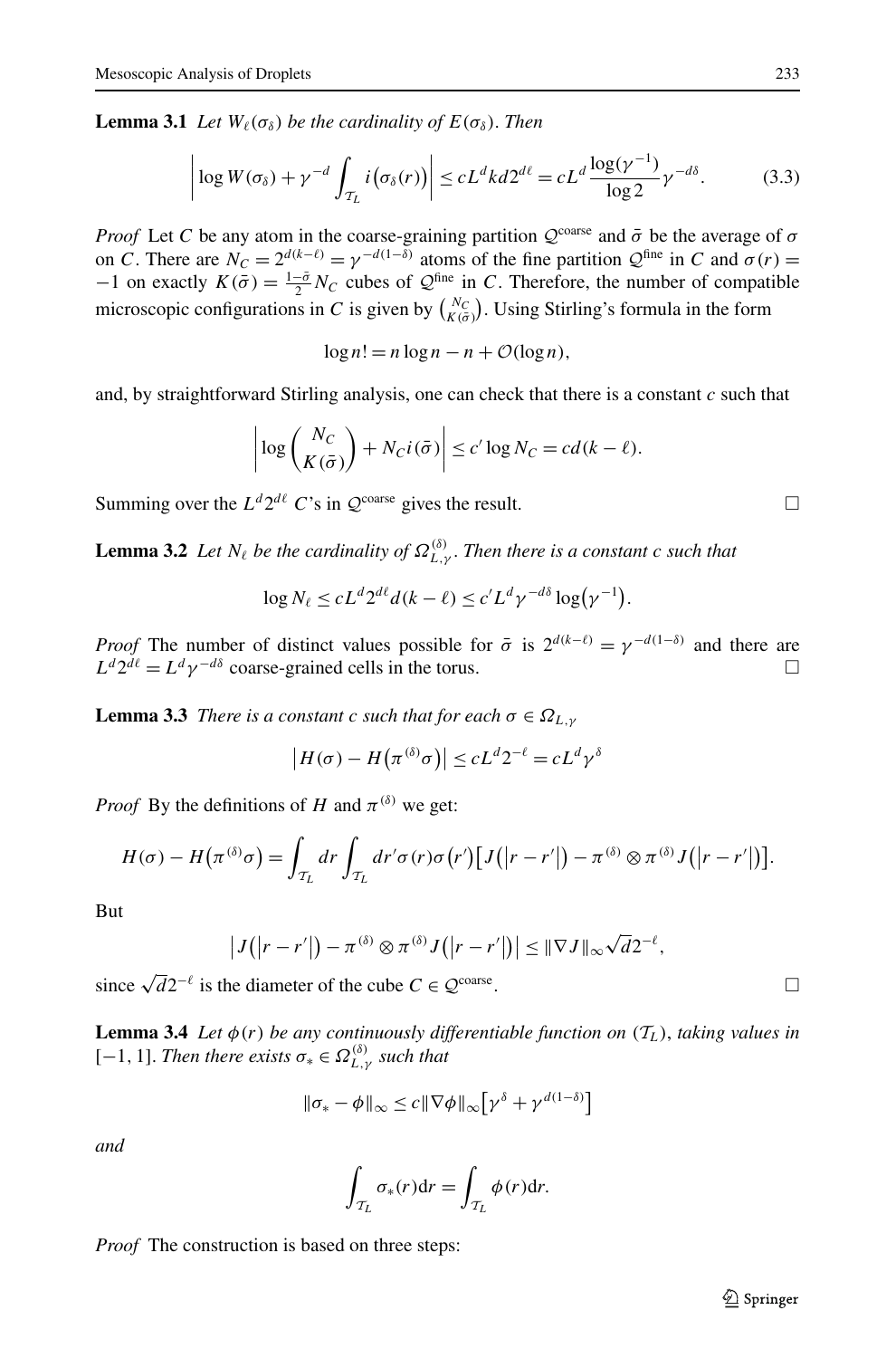- 1. Replace  $\phi$  by  $\pi^{(\delta)}\phi$ ;
- 2. For each  $C \in \mathcal{Q}^{\text{coarse}}$ , replace the value of  $\pi^{(\delta)}\phi$  in *C* by the closest value in the set of admissible values for the coarse-grained configurations, which are  $-1 + \frac{2j}{2^{d(k-\ell)}}$ , with *j* an integer between 0 and  $2^{d(k-\ell)}$ ;
- 3. If the coarse-grained configuration produced in step 2 has too high an average to satisfy the constraint, we lower the values of  $\sigma_{\delta}$  on the necessary fraction of *C* by an amount  $2^{-d(k-\ell)-1}$  or rise it if it is too low.

The first step does not change the average and we have,

$$
\|\pi^{(\delta)}\phi-\phi\|_{\infty}\leq \|\nabla\phi\|_{\infty}2^{-\ell}\sqrt{d}.
$$

In the second and third steps we shift the value by at most 2<sup>−</sup>*d(k*−*)*<sup>−</sup>1. Putting these things together we get the proof of the lemma.

*Proof of Theorem [2.1](#page-7-0)* Let us pick a coarse-grained configuration  $\sigma_{\delta} \in \Omega_{L,\gamma}^{(\delta)}$  such that

$$
\frac{1}{L^d} \int_{\mathcal{T}_L} \sigma_{\delta}(x) \mathrm{d}x = \frac{[mN]}{N}.
$$

Then

$$
Z_{\beta,\gamma,L,m} P(\sigma_\delta) = \sum_{\sigma \in E(\sigma_\delta)} e^{-\beta \gamma^{-d} H(\sigma)}.
$$

We define

$$
\psi(\delta) = cL^d \gamma^{-d} \left\{ \beta \gamma^{\delta} + \gamma^{d(1-\delta)} \log(\gamma^{-1}) \right\} \tag{3.4}
$$

By Lemma [3.1](#page-12-0) and Lemma [3.3,](#page-12-1) we get:

$$
e^{-\beta\gamma^{-d}\mathcal{F}(\sigma_{\delta})-\psi(\delta)} \leq \sum_{\sigma\in E(\sigma_{\delta})}e^{-\beta\gamma^{-d}H(\sigma)} \leq e^{-\beta\gamma^{-d}\mathcal{F}(\sigma_{\delta})+\psi(\delta)}.
$$

We have to consider the partition function. In fact, the essential part of it comes from the microscopic configurations whose coarse-grained configuration corresponds to the minimizer of the free energy.

Let  $\sigma^*$  be the minimizer of the free energy under the mass constraint and note that it fulfills the conditions required for the application of Lemma [3.4.](#page-12-2) Indeed one gets immediately that the minimizer is of bounded variation, so that  $\|\nabla \sigma^* \|_1$  is bounded. Moreover, by using the Euler Lagrange equation and a bootstrap argument, it can be easily proved that  $\|\nabla \sigma^*\|_{\infty}$ is bounded.

Let  $\sigma^*_{\delta}$  be the corresponding coarse-grained configuration provided by Lemma [3.4](#page-12-2). Then

$$
Z_{\beta,\gamma,L,m} \ge e^{-\beta \gamma^{-d} \mathcal{F}(\sigma_{\delta}^{*}) - \psi(\delta)}.
$$

Similarly, we have

$$
Z_{\beta,\gamma,L,m} \le e^{-\beta\gamma - d \mathcal{F}(\sigma_\delta^*) + \psi(\delta)} N_\ell.
$$

By Lemma [3.2](#page-12-3)

$$
Z_{\beta,\gamma,L,m} \le e^{-\beta \gamma^{-d} \mathcal{F}(\sigma_\delta^*) + \phi(\delta)}
$$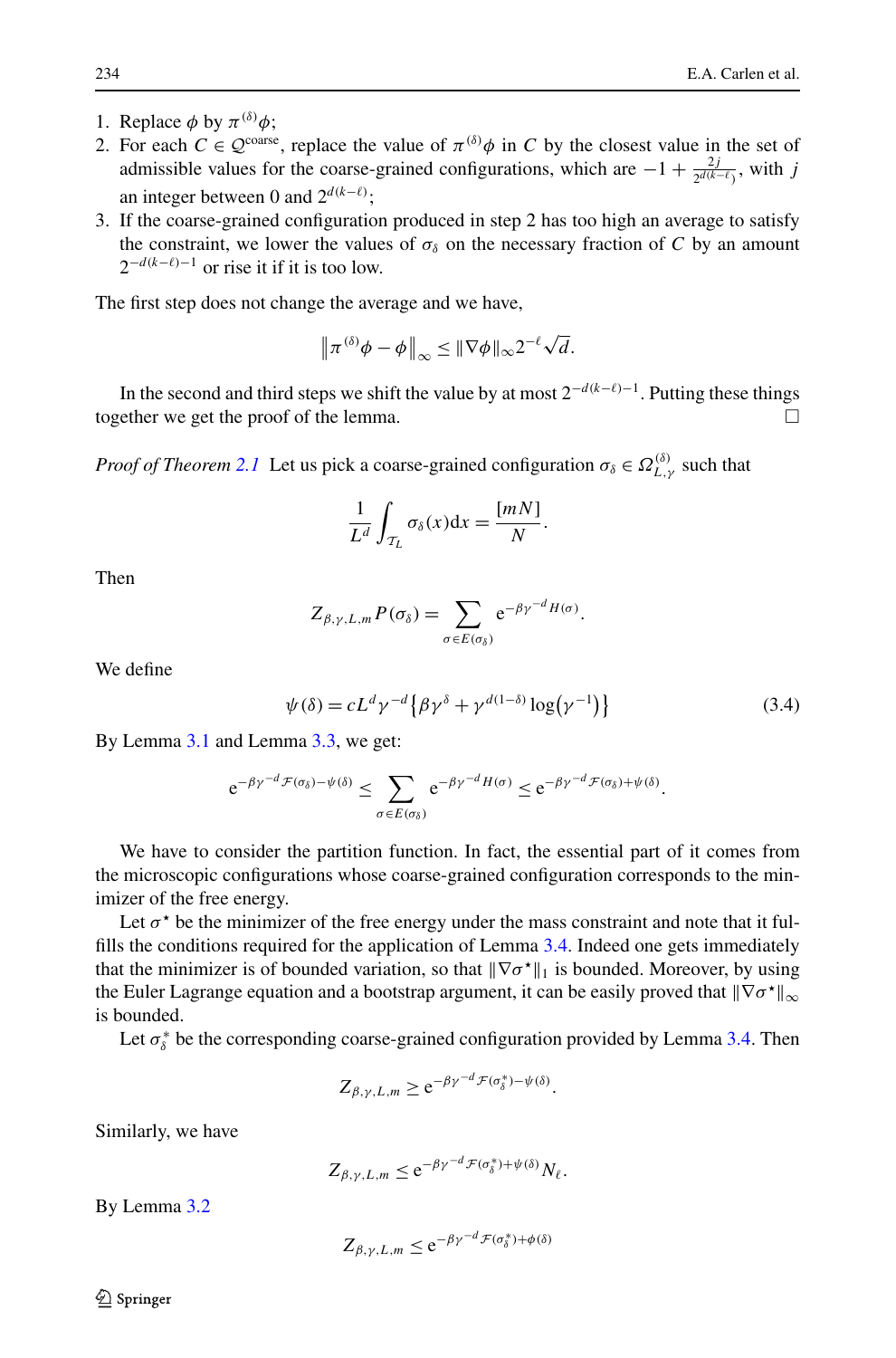with

$$
\phi(\delta) = cL^d \gamma^{-d} \big[ \gamma^d + \gamma^{d(1-\delta)} \log \gamma^{-1} \big].
$$

In conclusion,

$$
-\gamma^{-d}\beta\big[\mathcal{F}(\sigma_{\delta})-\mathcal{F}\big(\sigma_{\delta}^*\big)\big]-\phi(\delta)\leq\log P(\sigma_{\delta})\leq-\gamma^{-d}\beta\big[\mathcal{F}(\sigma_{\delta})-\mathcal{F}\big(\sigma_{\delta}^*\big)\big]+\psi(\delta).
$$

We now replace  $\mathcal{F}(\sigma^*)$  by  $\mathcal{F}(\sigma^*)$  in the estimates. For the upper bound, it is enough to use

$$
\mathcal{F}(\sigma_{\delta}^*) \geq \mathcal{F}(\sigma^*).
$$

For the lower bound instead we use Theorem [3.1:](#page-10-0)

$$
\left|\mathcal{F}\big(\sigma_{\delta}^{*}\big)-\mathcal{F}\big(\sigma^{*}\big)\right|\leq c\gamma^{-d}L^{d}\left|\sigma_{\delta}^{*}-\sigma^{*}\right|_{\infty}\log\left|\sigma_{\delta}^{*}-\sigma^{*}\right|_{\infty}.
$$

By Lemma [3.4](#page-12-2) then we obtain

$$
\left|\mathcal{F}(\sigma_{\delta}^{*})-\mathcal{F}(\sigma^{*})\right|\leq c\gamma^{-d}L^{d}\big[\gamma^{\delta}+\gamma^{d(1-\delta)}\big]\log\gamma^{-1}
$$

for a suitable constant *c* depending on  $\|\nabla \sigma^* \|_{\infty}$ .

The final estimate is

$$
-\gamma^{-d}\beta\big[\mathcal{F}(\sigma_{\delta})-\mathcal{F}(\sigma^{\star})\big]-c\gamma^{-d}L^{d}\big[\gamma^{\delta}+\gamma^{d(1-\delta)}\log\gamma^{-1}\big] \leq \log P(\sigma_{\delta}) \leq -\gamma^{-d}\beta\big[\mathcal{F}(\sigma_{\delta})-\mathcal{F}(\sigma^{\star})\big]+c\gamma^{-d}L^{d}\big[\gamma^{\delta}+\gamma^{2d(1-\delta)}\log\gamma^{-1}\big]. \qquad \Box
$$

## **4 Concluding Remarks**

#### 4.1 About the Shape Problem

In the analysis in [\[2\]](#page-15-0) that leads to the crucial estimate [\(2.8](#page-8-3)), use was made of the Riesz Rearrangement Inequality for convolutions. For any measurable function  $\sigma$  on  $\mathbb{R}^d$  such that the Lebesgue measure  $\{x : \sigma(x) > \lambda\}$  tends to 0 and  $\lambda$  tends to  $\infty$ , let  $\sigma^*$  denote the radial function on  $\mathbb{R}^d$  such that for all  $\lambda > 0$ , the sets  $\{x : \sigma(x) > \lambda\}$  and  $\{x : \sigma^*(x) > \lambda\}$  have the same Lebesgue measure. (If the measure is infinite, the second set is all of  $\mathbb{R}^d$ .) Then the Riesz Rearrangement Inequality says that

$$
\int_{\mathbb{R}^2} \int_{\mathbb{R}^2} \left| \sigma(x) - \sigma(y) \right|^2 J(x - y) \, \mathrm{d}x \, \mathrm{d}y \ge \int_{\mathbb{R}^2} \int_{\mathbb{R}^2} \left| \sigma^*(x) - \sigma^*(y) \right|^2 J(x - y) \, \mathrm{d}x \, \mathrm{d}y. \tag{4.1}
$$

In order to apply this to our profiles on the torus, we need to make some modifications of the profiles, "lifting" from  $\mathcal{T}_L$  to  $\mathbb{R}^d$ , without significantly affecting the value of  $\mathcal{F}$ , as explained in [[2](#page-15-0)].

Once this is done, the rearrangement operation lowers the value of the free energy functional—because of the Riesz Rearrangement Inequality—and it makes the trial function  $\sigma$  radial. This facilitates the estimation of  $\mathcal{F}(\sigma)$ , and leads to [\(2.8\)](#page-8-3), but in the process, all information about the shape of the set  $C(\sigma)$  defined in [\(1.11\)](#page-5-3), i.e., the droplet, is lost.

To solve the shape problem, we would like to know, quantitatively, *how much* the rearrangement operation lowers the free energy for profiles  $\sigma$  in which the droplet is not nearly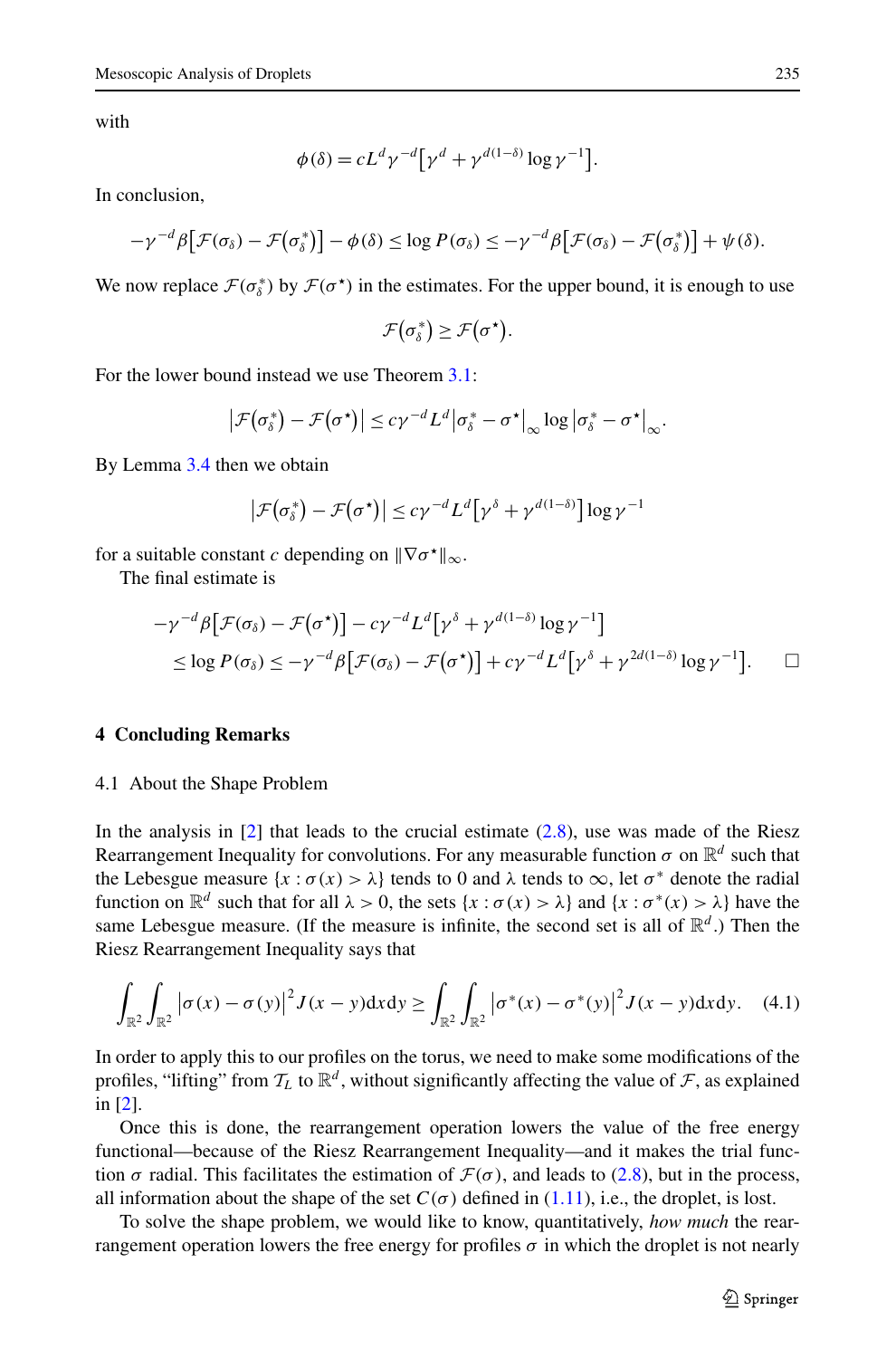spherical. In purely mathematical terms, the question to be answered is this: Let *A* be a measurable set in  $\mathbb{R}^d$  with finite Lebesgue measure. Let *B* be the ball with the same Lebesgue measure as *A*. The *Fraenkel asymmetry F(A)* is defined by

<span id="page-15-2"></span>
$$
F(A) = \inf_{y \in \mathbb{R}^d} \left\{ \int_{\mathbb{R}^d} |1_A(x) - 1_B(x - y)| dx \right\}.
$$

It measures "how out of round the shape of *A* is".

As soon as one has an explicit lower bound on

$$
\int_{\mathbb{R}^2} \int_{\mathbb{R}^2} \left| 1_A(x) - 1_A(y) \right|^2 J(x - y) \, \mathrm{d}x \, \mathrm{d}y - \int_{\mathbb{R}^2} \int_{\mathbb{R}^2} \left| 1_B(x) - 1_B(y) \right|^2 J(x - y) \, \mathrm{d}x \, \mathrm{d}y \tag{4.2}
$$

in terms of  $F(A)$  and  $J$ , the methods of this paper translate such a bound into a solution of the shape problem. Such a lower bound in  $(4.2)$  $(4.2)$  $(4.2)$  may be seen as a quantitative "nonlocal isoperimetric inequality". Indeed, if  $J$  is supported in a ball of radius  $r > 0$ , then  $|1_A(x) - 1_A(y)| = 0$  unless both x and y are within a distance r of the boundary of A, so that as *r* tends to zero one would recover form this the usual isoperimetric inequality. Recent progress on the quantitative form of the classical isoperimetric inequality [[3](#page-15-3), [4](#page-16-1)] provides a basis for expecting such an inequality to be proved soon.

## 4.2 Local Interactions

We mention here that, as noted in [\[2\]](#page-15-0), we expect the results derived there and here to apply to more general forms of  $f(m)$  than that given in [\(1.14\)](#page-6-0). More precisely, the  $\beta^{-1}i(m)$  in ([1.14\)](#page-6-0) is the free energy of a lattice gas without any short range interaction. However the result should also be valid when, in addition to the Kac potential, also there are short range interactions, i.e. ones which do not scale with  $\gamma$ , as long as we are at values of  $\beta$  where these do not, by themselves, produce a phase transition. This corresponds to replace, in the free energy functional,  $\beta^{-1}i(m)$  by a strictly convex function  $f_0(\beta,m)$ , the free energy of the "reference system", as in references  $[5]$  $[5]$  and  $[6]$  $[6]$ . The technical problem in considering such system are the estimates as in Lemma [3.1.](#page-12-0) To obtain such estimates for systems with short range interactions requires an estimate of the finite size corrections to  $f_0(\beta, m)$ . We know that in the canonical ensemble they go to zero as  $\gamma \to 0$ . One expects that they behave like the ratio of surface area to volune, i.e. of  $O(\gamma L^{-1})$ . It is an open problem to prove that they go as a suitably small power of  $\gamma L^{-1}$ . More is known in the grand-canonical ensemble for  $\beta$  small and we hope that the same is true for the canonical case, whenever  $f_0(\beta, m)$  is strictly convex.

<span id="page-15-3"></span><span id="page-15-1"></span><span id="page-15-0"></span>**Acknowledgements** We thank Errico Presutti for very helpful discussions. E.C., R.E. and R.M. acknowledge the kind hospitality of the Institute for Mathematical Science on the National Singapore University, where part of this work was done.

## **References**

- 1. Alberti, G., Bellettini, G., Cassandro, M., Presutti, E.: Surface tension in Ising systems with Kac potentials. J. Stat. Phys. **82**, 743–796 (1996)
- 2. Carlen, E.A., Carvalho, M.C., Esposito, R., Lebowitz, J.L., Marra, R.: Droplet minimizers for the Gates-Lebowitz-Penrose free energy functional. Nonlinearity **22**, 2919–2952 (2009)
- 3. Fusco, N., Maggi, F., Pratelli, A.: The sharp quantitative isoperimetric inequality. Ann. Math. **168**, 941– 980 (2008)